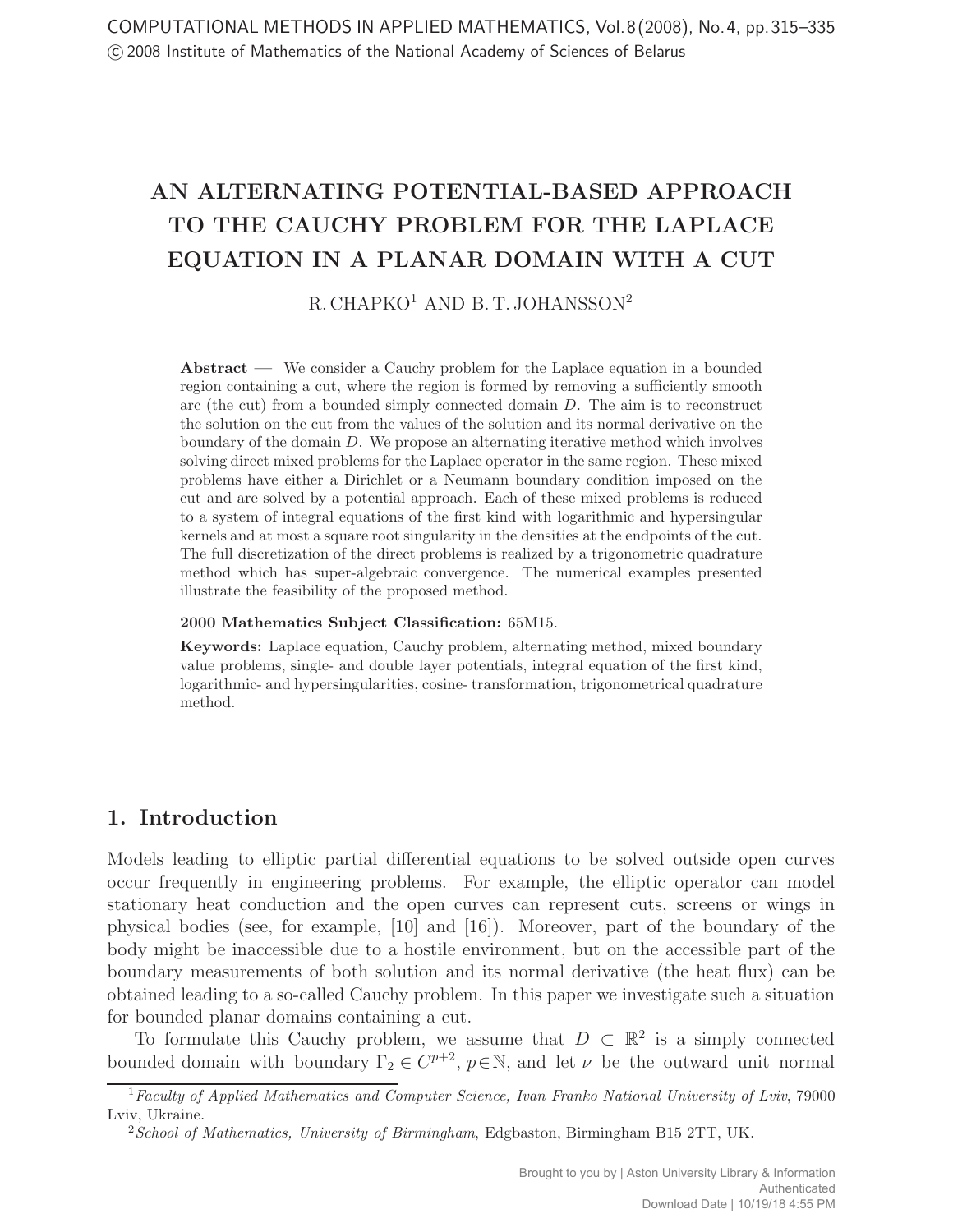on  $\Gamma_2$ . Furthermore, let  $\Gamma_1 \in C^{p+2}$  be a cut in D (see Fig. 1.1) with endpoints  $x_{-1}^*$  and  $x_1^*$ , and assume that  $\Gamma_1$  has orientation from  $x_{-1}^*$  to  $x_1^*$ . By  $\Gamma_1^-$  and  $\Gamma_1^+$  we denote the left-hand and right-hand sides of  $\Gamma_1$ , respectively, and by v the unit normal vector to  $\Gamma_1$  directed towards  $\Gamma_1^+$ .



Fig. 1.1. A bounded domain D with a cut  $\Gamma_1$ 

Given the (bounded) sufficiently smooth continuous functions  $f_1$  and  $f_2$  on  $\Gamma_2$ , we consider the Cauchy problem of finding a function  $u \in C^2(D \setminus \Gamma_1) \cap C^1(D \setminus \Gamma_1)$  satisfying the Laplace equation

$$
\Delta u = 0 \quad \text{in} \quad D \setminus \Gamma_1 \tag{1.1}
$$

and the boundary conditions

$$
u = f_1
$$
 and  $\frac{\partial u}{\partial \nu} = f_2$  on  $\Gamma_2$ . (1.2)

Uniqueness of a solution to the Cauchy problem  $(1.1)$ ,  $(1.2)$  is well established (see, for example, [2] and [3]). We shall assume that data are chosen such that there exists a solution. However, the solution does not depend continuously on the data, i.e., the problem is ill-posed in the sense of Hadamard making it inaccessible by classical methods.

There exist various methods for solving Cauchy problems for elliptic equations and a common approach is to use a Tikhonov regularization which often leads to a change of the operator of the problem (see Chapter 4 in Lattes and Lions  $[18]$ ). Another possibility is to use iterative methods. Kozlov and Maz'ya [11] proposed an alternating iterative method for solving Cauchy problems for formally self-adjoint elliptic equations in domains without cuts. One of the advantages of this method is that it preserves the original equation and that the regularizing character is achieved by an appropriate change in the boundary conditions. The alternating method has successfully been applied to several engineering problems (see, for example, [19]).

The aim of this paper is to extend the alternating method to the Cauchy problem for the Laplace operator in domains containing cuts. In Section 2, we introduce some further notation and then formulate the alternating iterative method (see Section 2.1). At each iteration step, direct mixed problems with either Dirichlet or Neumann condition imposed on the cut are solved, and a sequence of approximations to the solution of (1.1), (1.2) is obtained. A proof of convergence in the case of exact data is given in Section 2.2. In the case of noisy data a discrepancy stopping criterion can be used. In Section 3, we undertake a full theoretical and numerical investigation of these direct problems. We prove that each problem is wellposed (see Theorem 3.2 and Theorem 3.8), using a potential approach reducing each direct problem to a system of integral equations of the first kind. Furthermore, the full numerical discretisation of the direct problems is realised by a trigonometric quadrature method which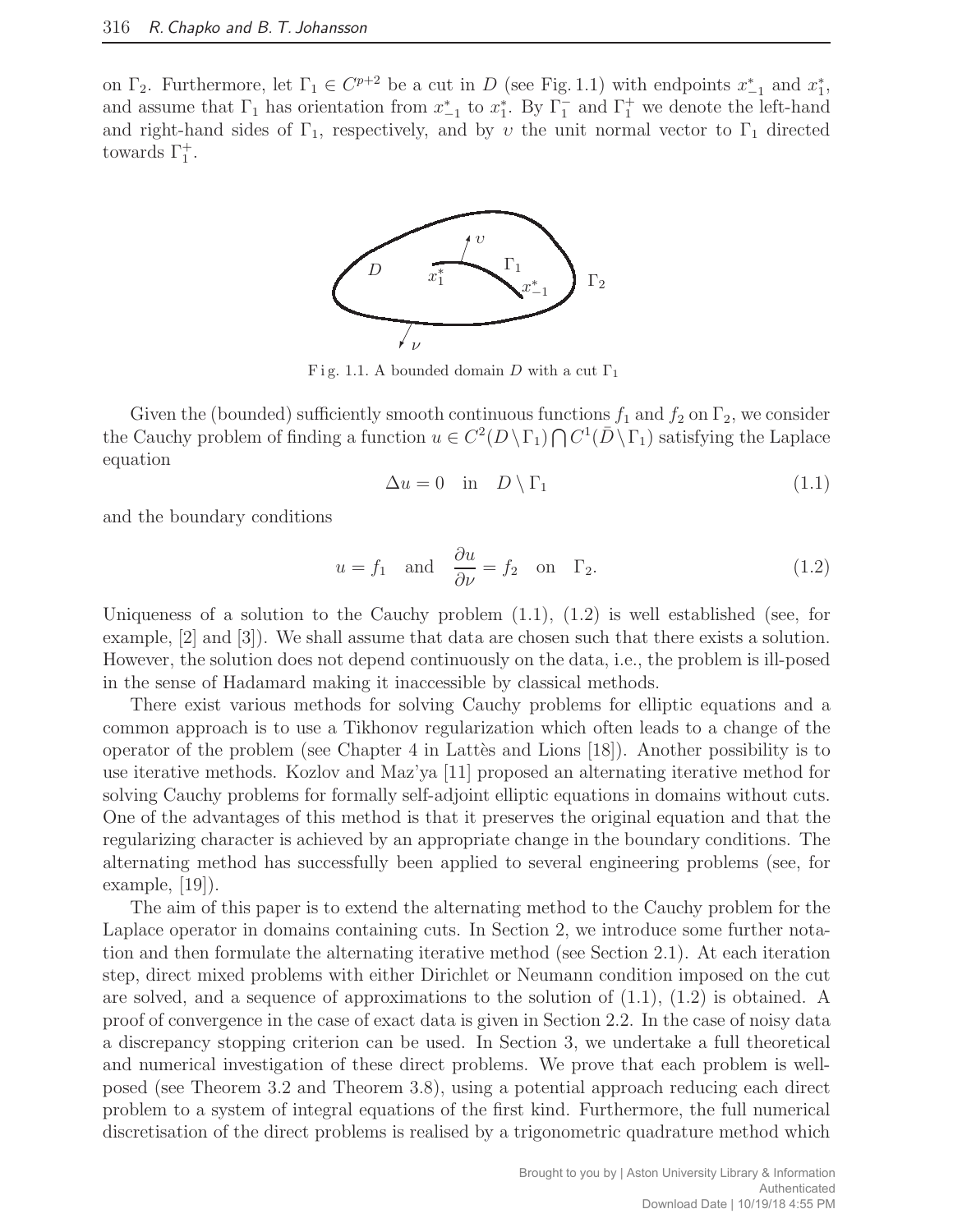has a super-algebraic convergence (see Theorem 3.4 and Theorem 3.8). In Section 4, numerical investigations are presented showing that the proposed numerical discretisation gives accurate approximations for the mixed problems with few collocation points. Also included in Section 4 are numerical examples for the proposed alternating method for solving (1.1), (1.2). Accurate reconstructions are obtained not only for the solution itself but also for the normal derivative on  $\Gamma_1$ .

## 2. An alternating method for the Cauchy problem (1.1), (1.2)

Throughout this paper we only work with classical solutions to the different boundary value problems that occur. However, in order to prove convergence of the iterative procedure for the Cauchy problem (1.1), (1.2), it is more straightforward to work with Sobolev norms. Locally, we prove that there is convergence to the solution  $u$  and all of its derivatives, hence, using the Sobolev imbedding theorem, convergence in the classical norms can be obtained. To settle the notation, let  $\Omega$  be a bounded domain in  $\mathbb{R}^2$ . We denote, as usual, by  $C^k(\Omega)$ , where k is a nonnegative integer, the space which consists of all functions having continuous derivatives up to order k on  $\Omega$  and this is a Banach space under the norm  $||f||_{C^k(\Omega)} = \sup$  $0 \leqslant |\ell| \leqslant k, x \in \Omega$  $|\partial^{\ell} f(x)|$ . Similar spaces can be introduced on the boundary of  $\Omega$ . The

space  $L^2(\Omega)$  is the standard  $L^2$ -space, and, as usual,  $H^1(\Omega)$  denotes the Sobolev space of real-valued functions in  $\Omega$  with finite norm

$$
||u||_{H^1(\Omega)} = \bigg(\int_{\Omega} u^2 dx + \int_{\Omega} |\nabla u|^2 dx\bigg)^{1/2}.
$$

2.1. The alternating procedure. To formulate the alternating iterative procedure for solving  $(1.1)$ ,  $(1.2)$ , we introduce the following mixed boundary value problem:

$$
\Delta u = 0 \quad \text{in} \quad D \setminus \Gamma_1,\tag{2.1}
$$

$$
\frac{\partial u^{\pm}}{\partial v} = h^{\pm} \quad \text{on} \quad \Gamma_1, \qquad u = f_1 \quad \text{on} \quad \Gamma_2,\tag{2.2}
$$

and also the following one

$$
\Delta u = 0 \quad \text{in} \quad D \setminus \Gamma_1,\tag{2.3}
$$

$$
u^{\pm} = g^{\pm}
$$
 on  $\Gamma_1$ ,  $\frac{\partial u}{\partial \nu} = f_2$  on  $\Gamma_2$ . (2.4)

Here, we use the notation

$$
\frac{\partial u^{\pm}}{\partial v}(x) = \lim_{h \to +0} v(x) \cdot \text{grad } u(x \pm hv(x))
$$

and similar

$$
u^{\pm}(x) = \lim_{h \to +0} u(x \pm hv(x))
$$

for  $x \in \Gamma_1$ . Assume that  $f_1$  and  $f_2$  are the same as in (1.2). The alternating iterative procedure for constructing the solution to  $(1.1)$ ,  $(1.2)$  runs as follows:

• the first approximation  $u_0$  to the solution u of (1.1), (1.2) is obtained by solving (2.1), (2.2) with  $h^{\pm} = h_0^{\pm}$ , where  $h_0^-$  and  $h_0^+$  are arbitrary initial guesses;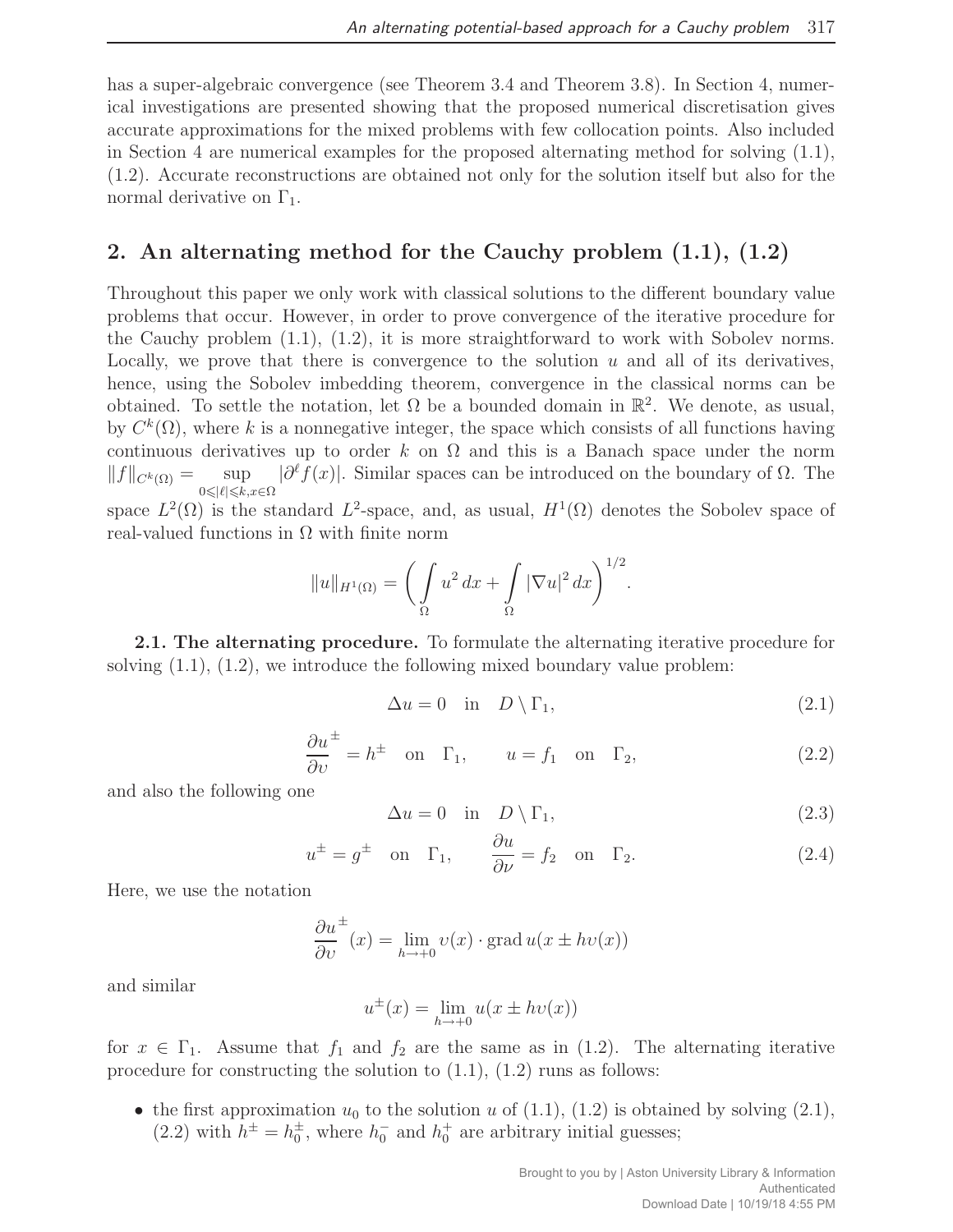- having constructed  $u_{2k}$ , we find  $u_{2k+1}$  by solving problem (2.3), (2.4) with  $g^{\pm} = u_{2k}^{\pm}$  $\frac{1}{2k}$  on  $\Gamma_1$ ;
- then we find the element  $u_{2k+2}$  by solving problem (2.1), (2.2) with  $h^{\pm} = \frac{\partial u_{2k+1}}{\partial v}$ ∂υ ± on  $\Gamma_1$ .

In the next section we prove the following,

**Theorem 2.1.** Let u be the solution to  $(1.1)$ ,  $(1.2)$  and let  $u_k$  be the k-th approximate solution in the alternating procedure. Then

$$
\lim_{k \to \infty} \|u - u_k\|_{H^1(D \setminus \Gamma_1)} = 0 \tag{2.5}
$$

for any sufficiently smooth initial data elements  $h_0^{\pm}$  which start the procedure.

Using local estimates for harmonic functions, we obtain

Corollary 2.1. Let the assumptions of Theorem 2.1 be fulfilled and let  $D'$  be a domain such that  $\overline{D'} \subset (D \setminus \Gamma_1)$ . Then

$$
\lim_{k \to \infty} \|u - u_k\|_{H^l(D)} = 0
$$
\n(2.6)

for  $l = 1, 2, \ldots$ , and any sufficiently smooth initial data elements  $h_0^{\pm}$ .

In the case of noisy data, a discrepancy principle can be applied and such a stopping rule was introduced in [1, Section 7.5]. To present it assume, for simplicity, that  $f_1 = 0$  in (1.2). Let  $u_{f_2}$  be the solution to (2.3), (2.4) with  $g^{\pm} = 0$ , and let  $u_{f_2^{\delta}}$  be the solution to (2.3), (2.4) with  $f_2 = f_2^{\delta}$  and  $g^{\pm} = 0$ . Let  $u_k^{\delta}$  be constructed from the alternating method given above, with  $f_1 = 0$  and  $f_2 = f_2^{\delta}$ . If

$$
||u_{f_2} - u_{f_2^{\delta}}||_{H^1(D \setminus \Gamma_1)} \le \delta
$$

for some  $\delta > 0$ , the iterations should be terminated for the first  $k = k(\delta)$  with

$$
\int_{D\setminus\Gamma_1} |\nabla (u_{2k+2}^\delta - u_{2k}^\delta)|^2 dx \leqslant b^2 \delta^2,
$$

where  $b > 1$  is a given constant.

**2.2. Proof of Theorem 2.1.** If we start this alternating procedure with  $h_0^{\pm} = \frac{\partial u}{\partial v}$ ∂υ ± on  $\Gamma_1$ , where u is the (smooth) solution to (1.1), (1.2), one can check that  $u_k = u$ , thus it is enough to prove the theorem when  $f_1$  and  $f_2$  are both zero. Let  $u_0$  be the solution to (2.1), (2.2), with given (smooth) functions  $h^{\pm}$  and  $f_1 = 0$ . Let then  $u_1$  be the solution to (2.3), (2.4) with  $f_2 = 0$  and  $u_1^{\pm} = u_0^{\pm}$  on  $\Gamma_1$ . We introduce the operator B by

$$
op_d(Bh^{\pm})(x) = \frac{\partial u_1^{\pm}}{\partial v}(x)
$$
 for  $x \in \Gamma_1$ .

In the next section, we shall prove that both the problems  $(2.1)$ ,  $(2.2)$  and  $(2.3)$ ,  $(2.4)$  are well-posed. Moreover, the gradient of u is continuous except near the endpoints of the cut  $\Gamma_1$ where we have the estimate An alternating potential based approach to the Cauchy problem for the Laplace equation in a planar domain with a cut

$$
|\nabla u(x)| \leqslant C|x - x_j^*|^{\alpha} \tag{2.7}
$$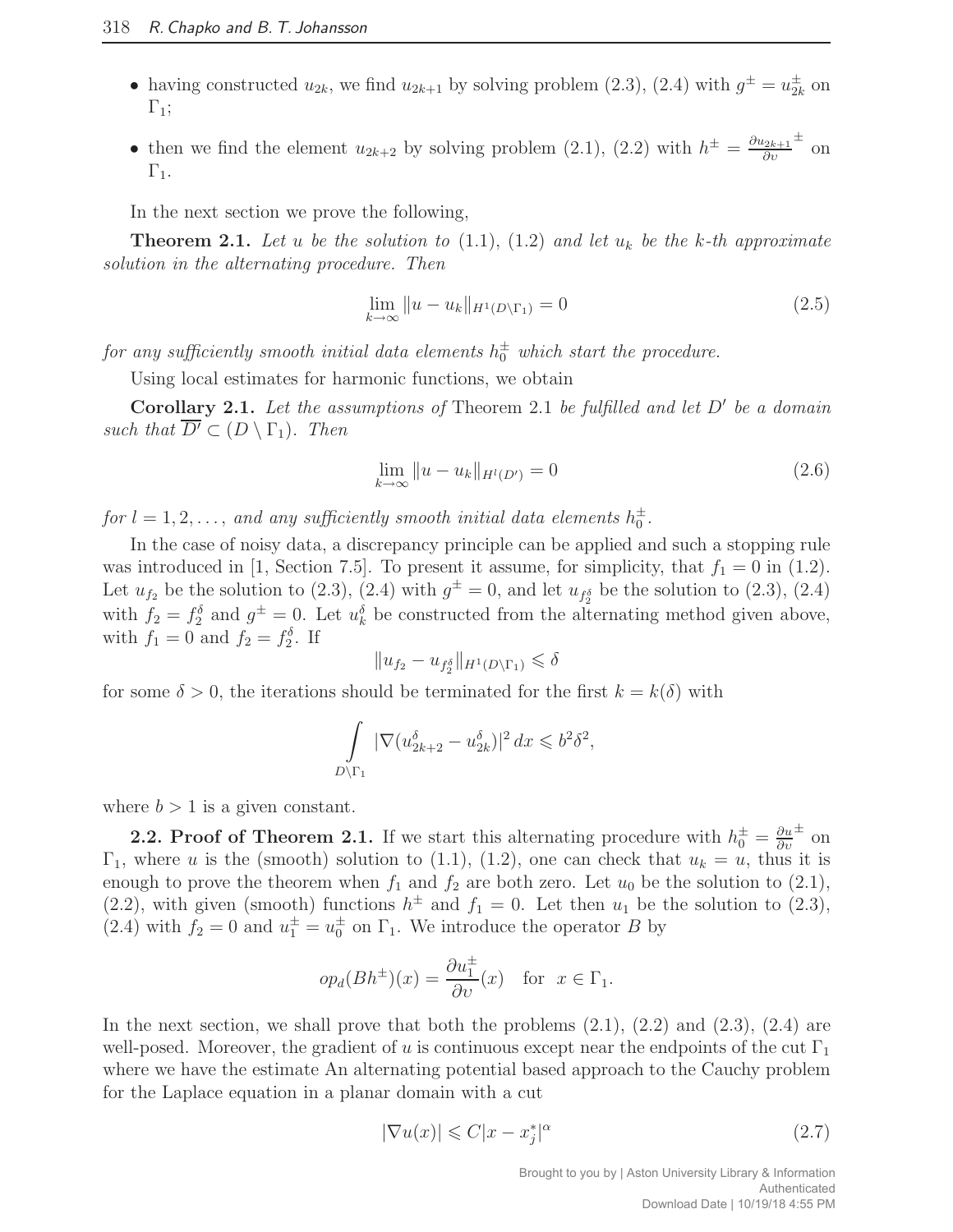for  $j = -1, 1$ , and  $\alpha > -1/2$ . Therefore, the operator B is well-defined (in a suitable Sobolev trace space), and, clearly, B is a linear operator. We introduce the following inner product

$$
(f^{\pm}, g^{\pm}) = \int\limits_{D \backslash \Gamma_1} \nabla u \cdot \nabla v \, dx,
$$

where u solves (2.1), (2.2) with  $h^{\pm} = f^{\pm}$  and  $f_1 = 0$ , and similarly v solves (2.1), (2.2) with  $h^{\pm} = g^{\pm}$  and  $f_1 = 0$ ; the corresponding norm is denoted by  $\|\cdot\|$ .

We note that we have the Green formula

$$
\int_{D\backslash\Gamma_1} \nabla u_k \cdot \nabla u_l \, dx = \int_{\Gamma_2} u_k \frac{\partial u_l}{\partial \nu} \, ds + \int_{\Gamma_1} u_k^+ \frac{\partial u_l^+}{\partial \nu} \, ds - \int_{\Gamma_1} u_k^- \frac{\partial u_l^-}{\partial \nu} \, ds,\tag{2.8}
$$

where  $k, l = 0, 1, 2$ . This follows by an approximation argument using the regularity of the solution and its gradient and by enclosing the cut  $\Gamma_1$  with a closed curve which shrinks to the cut (see, for example, [6] and [22]).

It is possible to prove that the operator  $B$  is injective, self-adjoint, positive, non-expansive and unity is not an eigenvalue of  $B$ . We show that the kernel of  $B$  consists of zero only. Assume that  $Bh^{\pm} = 0$ , i.e.,  $\partial u_1 / \partial v^{\pm}$  are zero on  $\Gamma_1$ . The above Green formula implies

$$
\int\limits_{D\setminus\Gamma_1}\nabla u_1\cdot\nabla w\,dx=0
$$

for every sufficiently smooth  $w \in H^1(D \setminus \Gamma_1)$ , hence  $u_1$  is zero in  $D \setminus \Gamma_1$ . In particular,  $u_1^{\pm} = 0$  on  $\Gamma_1$  which implies that also  $u_0^{\pm} = 0$  on  $\Gamma_1$ . Thus,  $u_0$  solves the Laplace equation in  $D \setminus \Gamma_1$  with a homogeneous Dirichlet boundary condition. However, the Dirichlet problem for the Laplace equation in  $D \setminus \Gamma_1$  has a unique solution, therefore  $u = 0$  in  $D \setminus \Gamma_1$ , i.e.,  $h^{\pm} = 0$ . Thus, the kernel of B consists of zero only.

Let us show that  $B$  is non-expansive, the other properties of  $B$  can be deduced in a similar way using the above Green formula (see [12]). First, since  $u_k|_{\Gamma_2} = 0$  or  $\frac{\partial u_k}{\partial \nu}|_{\Gamma_2} = 0$ , for  $k = 0, 1, 2$ , we have

$$
\int_{D\setminus\Gamma_1} \nabla u_k \cdot \nabla u_k \, dx = \int_{\Gamma_1} u_k^+ \frac{\partial u_k^+}{\partial v} \, ds - \int_{\Gamma_1} u_k^- \frac{\partial u_k^-}{\partial v} \, ds, \quad k = 0, 1, 2. \tag{2.9}
$$

In the same way, since  $u_2 = 0$  on  $\Gamma_2$ ,

$$
\int_{D\setminus\Gamma_1} \nabla u_1 \cdot \nabla u_2 \, dx = \int_{\Gamma_1} u_2^+ \frac{\partial u_1^+}{\partial v} \, ds - \int_{\Gamma_1} u_2^- \frac{\partial u_1^-}{\partial v} \, ds. \tag{2.10}
$$

Using the fact that  $\frac{\partial u_1}{\partial v}$  $\frac{1}{x} = \frac{\partial u_2}{\partial v_1}$ ∂υ  $\pm$  on  $\Gamma_1$  in combination with (2.9), we obtain from (2.10)

$$
\int_{D \backslash \Gamma_1} \nabla u_1 \cdot \nabla u_2 \, dx = \int_{D \backslash \Gamma_1} \nabla u_2 \cdot \nabla u_2 \, dx.
$$

This implies

$$
\int_{D\backslash\Gamma_1} \nabla (u_2 - u_1) \cdot \nabla (u_2 - u_1) dx = \int_{D\backslash\Gamma_1} \nabla u_1 \cdot \nabla u_1 dx - \int_{D\backslash\Gamma_1} \nabla u_2 \cdot \nabla u_2 dx.
$$
 (2.11)

Brought to you by | Aston University Library & Information Authenticated Download Date | 10/19/18 4:55 PM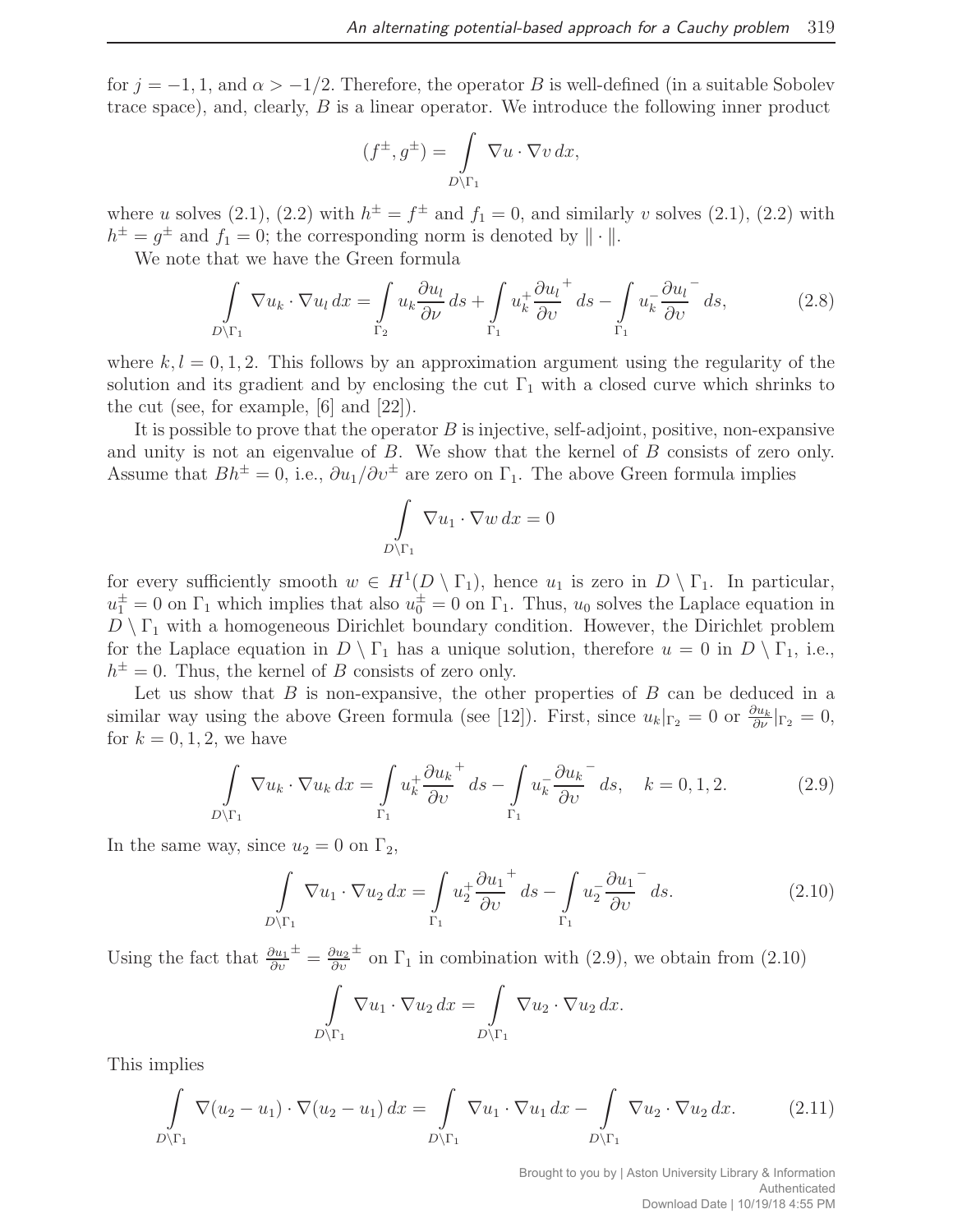In a similar way

$$
\int_{D\backslash\Gamma_1} \nabla (u_1 - u_0) \cdot \nabla (u_1 - u_0) dx = \int_{D\backslash\Gamma_1} \nabla u_0 \cdot \nabla u_0 dx - \int_{D\backslash\Gamma_1} \nabla u_1 \cdot \nabla u_1 dx.
$$
 (2.12)

Combining  $(2.11)$  and  $(2.12)$  we have

$$
(Bh^{\pm}, Bh^{\pm}) \leq \|h^{\pm}\|^2,
$$

thus  $B$  is non-expansive.

We can now complete the proof of Theorem 2.1. One can check that

$$
\int_{D\setminus\Gamma_1} \nabla u_{2k} \cdot \nabla u_{2k} dx = (B^k h_0^{\pm}, B^k h_0^{\pm}).
$$
\n(2.13)

Moreover, as mentioned above, the operator  $B$  is self-adjoint, non-expansive and has no eigenvalue equal to one. This and equality  $(2.13)$  imply that  $u_{2k}$  tends to zero when k tends to infinity. Similar to (2.12) we have

$$
\int_{D\backslash\Gamma_1} \nabla (u_{2k+1} - u_{2k}) \cdot \nabla (u_{2k+1} - u_{2k}) dx = \int_{D\backslash\Gamma_1} \nabla u_{2k} \cdot \nabla u_{2k} dx - \int_{D\backslash\Gamma_1} \nabla u_{2k+1} \cdot \nabla u_{2k+1} dx. (2.14)
$$

It follows that also  $u_{2k+1}$  tends to zero and Theorem 2.1 is proved.

### 3. Numerical solution of the mixed problems by the layer potential approach

From the previous section the proposed iterative method for the Cauchy problem (1.1), (1.2) involves two direct mixed boundary value problems for the Laplace equation. For the numerical implementation of this procedure it is therefore of importance to have effective numerical solvers for these mixed problems. Since the problems are considered for smooth boundaries the most efficient numerical approximation consists in using an integral equation approach with trigonometrical quadrature for the full discretization. To reduce each of the mixed problems to a boundary integral equation, we apply the logarithmic potentials, i.e., an indirect variant of the integral equation method.

3.1. Boundary value problem with a Dirichlet condition on the cut. We start with the mixed Dirichlet — Neumann boundary value problem, i.e., the Dirichlet boundary value condition is given on the cut  $\Gamma_1$  and the Neumann condition on the exterior closed boundary  $\Gamma_2$ . To simplify our presentation, we first consider the case where the boundary data on the cut satisfy  $g^+ = g^- = g$ . Later on, in Section 3.1.4, the general case is discussed.

3.1.1. The boundary layer potential approach. We seek the solution  $u \in C^2(D\setminus\Gamma_1) \cap C(\overline{D} \setminus$  $Γ<sub>1</sub>$ ) which satisfies the Laplace equation

$$
\Delta u = 0 \quad \text{in} \quad D \setminus \Gamma_1,\tag{3.1}
$$

the Dirichlet boundary value condition

$$
u^{\pm} = g \quad \text{on} \quad \Gamma_1 \tag{3.2}
$$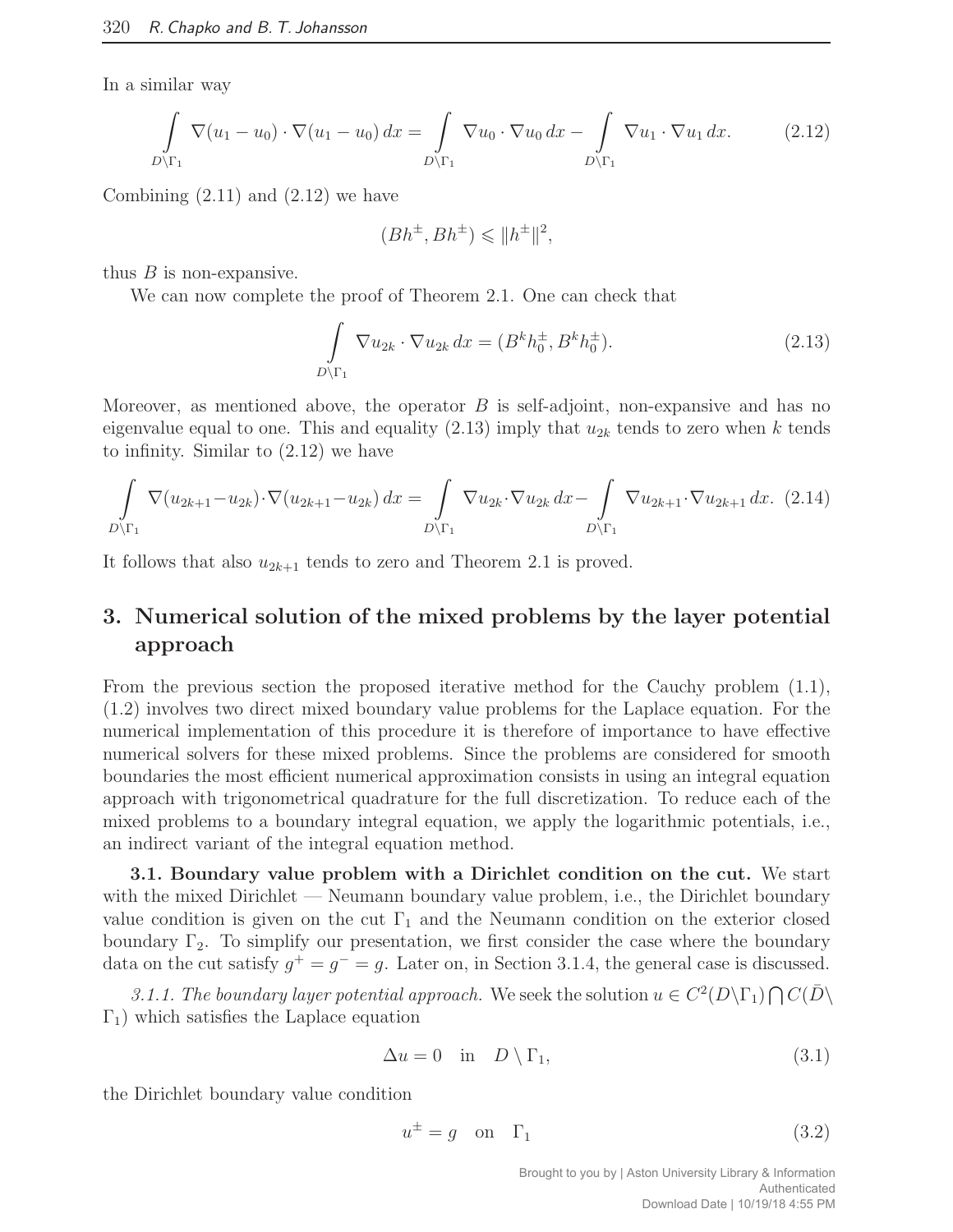and the Neumann boundary value condition

$$
\frac{\partial u}{\partial \nu} = f_2 \quad \text{on} \quad \Gamma_2. \tag{3.3}
$$

The gradient of the solution has to satisfy estimate (2.7). Both the existence and the uniqueness of this problem have been investigated in [17]. However, in proving the existence of a solution other types of integral equations were used in [17] that are not suitable for our numerical implementation. We shall therefore give an alternative proof of the existence based on the integral equations we use for the numerical investigations. First, the uniqueness of a solution follows in the standard fashion by applying Green formula  $(2.8)$  (with  $u_k$  and  $u_l$  both equal to  $u$ ), and we obtain:

**Theorem 3.1.** The direct mixed Dirichlet  $-$  Neumann boundary value problem  $(3.1)$ (3.3) has at most one solution.

To construct a solution to  $(3.1)$ – $(3.3)$ , we define u as a combination of a single- and a double-layer potential

$$
u(x) = \int_{\Gamma_1} \varphi_1(y) \Phi(x, y) \, ds(y) + \int_{\Gamma_2} \varphi_2(y) \frac{\partial \Phi(x, y)}{\partial \nu(y)} \, ds(y), \quad x \in D \setminus \Gamma_1,
$$

where

$$
\Phi(x, y) := \frac{1}{2\pi} \ln \frac{1}{|x - y|}
$$

and  $\varphi_{\ell}, \ell = 1, 2$ , are unknown densities. The density  $\varphi_2$  belong to the class  $C^1(\Gamma_2)$  and to model possible singularities at the endpoints of the cut  $\Gamma_1$  the density  $\varphi_1$  is assumed to be of the form

$$
\varphi_1(x) = \frac{\tilde{\varphi}_1(x)}{\sqrt{|x - x_{-1}^*||x - x_1^*|}}, \quad x \in \Gamma_1 \setminus \{x_{-1}^*, x_1^*\}, \quad \tilde{\varphi}_1 \in C(\Gamma_1).
$$

From the continuity of the single-layer potential and the normal derivative of the doublelayer potential we obtain for problem  $(3.1)$ – $(3.3)$  the following system of integral equations of the first kind:

$$
\begin{cases}\n\int_{\Gamma_1} \varphi_1(y) \Phi(x, y) ds(y) + \int_{\Gamma_2} \varphi_2(y) \frac{\partial \Phi(x, y)}{\partial \nu(y)} ds(y) = g(x), & x \in \Gamma_1, \\
\int_{\Gamma_1} \varphi_1(y) \frac{\partial \Phi(x, y)}{\partial \nu(x)} ds(y) + \frac{\partial}{\partial \nu(x)} \int_{\Gamma_2} \varphi_2(y) \frac{\partial \Phi(x, y)}{\partial \nu(y)} ds(y) = f_2(x), & x \in \Gamma_2.\n\end{cases}
$$
\n(3.4)

Thus, we obtain a system of integral equations of the first kind involving kernels with a logarithmic singularity as well as kernels with a hypersingularity, and with at most a square root singularity in the density  $\varphi_1$ . From the jump relations for the double-layer potential and normal derivative of the single-layer potential in combination with the uniqueness in Theorem 3.1, we deduce that under the above regularity assumptions on  $\varphi_1$  and  $\varphi_2$  the integral equation system (3.4) has at most one solution.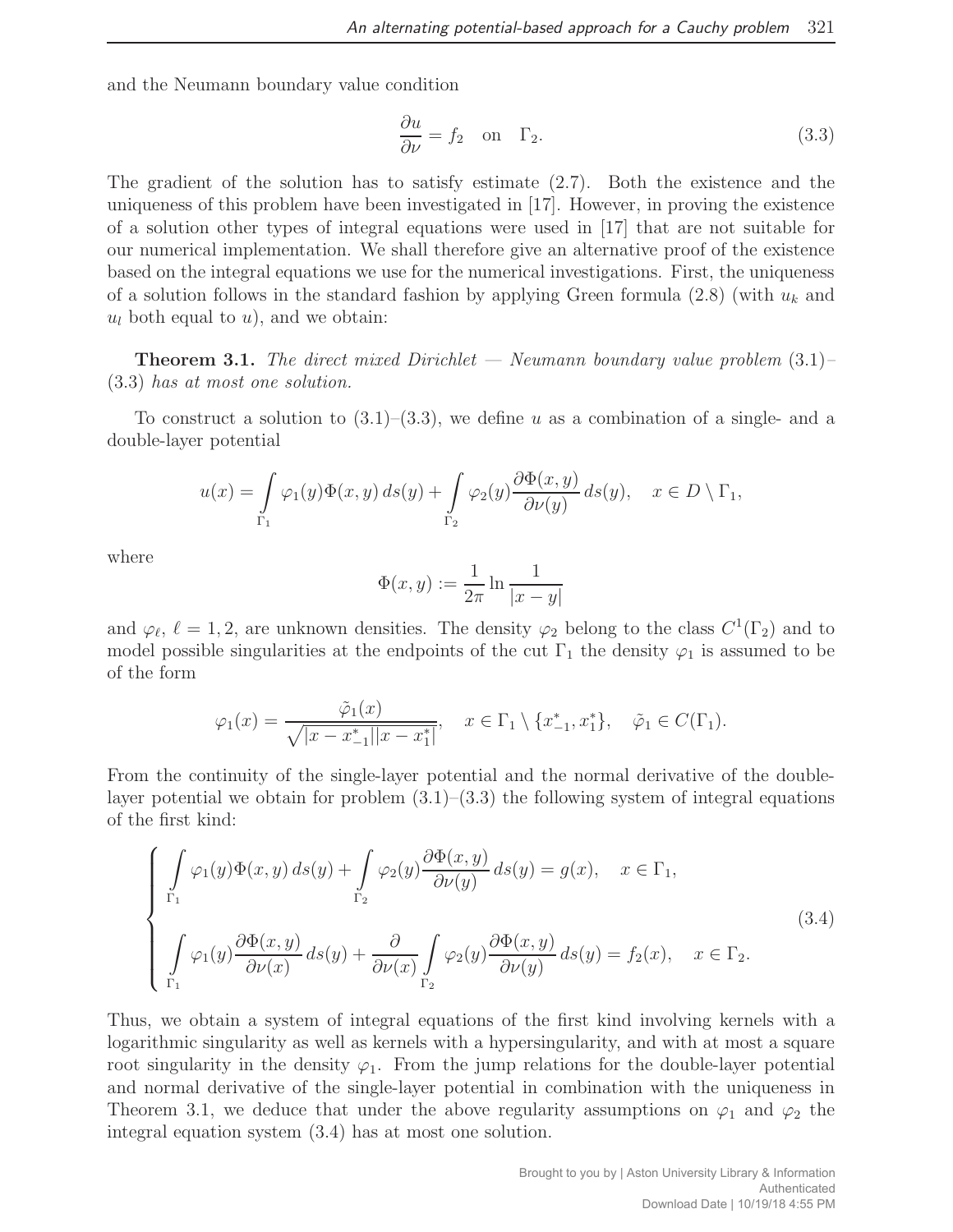3.1.2. Parametrization and treatment of the singularities. To establish the existence of a solution and for the future numerical implementation we consider a parametrization of system (3.4). This will be done by employing the cosine-substitution proposed in [24]. We assume that the boundaries  $\Gamma_{\ell}, \ell = 1, 2$  have the parametric representations

$$
\begin{cases}\n\Gamma_1 := \{x_1(t) = (x_{11}(t), x_{12}(t)) : -1 \leq t \leq 1\}, \\
\Gamma_2 := \{x_2(t) = (x_{21}(t), x_{22}(t)) : 0 \leq t \leq 2\pi\}.\n\end{cases}
$$
\n(3.5)

Let  $\theta(x)$  be the unit tangential vector for  $x \in \Gamma_2$  corresponding to the given orientation of the boundary. To handle the hypersingularity, we use a Maue type transformation [13, 15], i.e.,

$$
\frac{\partial}{\partial \nu(x)} \int_{\Gamma_2} \varphi_2(y) \frac{\partial \Phi(x, y)}{\partial \nu(y)} ds(y) = \int_{\Gamma_2} \frac{\partial \varphi_2}{\partial \theta}(y) \frac{\partial \Phi(x, y)}{\partial \theta(x)} ds(y), \quad x \in \Gamma_2.
$$

Then the parametrization of (3.4) leads to the system

$$
\begin{cases}\n\frac{1}{2\pi} \int_{-1}^{1} \mu_1(\tau) H_{11}(t, \tau) d\tau + \frac{1}{2\pi} \int_{0}^{2\pi} \tilde{\mu}_2(\tau) H_{12}(t, \tau) d\tau = g(t), \quad t \in [-1, 1], \\
\frac{1}{2\pi} \int_{-1}^{1} \mu_1(\tau) H_{21}(t, \tau) d\tau + \frac{1}{2\pi} \int_{0}^{2\pi} \tilde{\mu}_2'(\tau) H_{22}(t, \tau) d\tau = f_2(t), \quad t \in [0, 2\pi],\n\end{cases}
$$
\n(3.6)

where  $\mu_1(t) := \varphi_1(x_1(t)) |x'_1(t)|$ ,  $\tilde{\mu}_2(t) := \varphi_2(x_2(t))$ ,  $g(t) := g(x_1(t))$ ,  $f_2(t) := f_2(x_2(t))$  and the kernels have the form

$$
H_{11}(t,\tau) := \ln \frac{1}{|x_1(t) - x_1(\tau)|}, \quad t \neq \tau,
$$
  

$$
H_{12}(t,\tau) := \frac{(x_1(t) - x_2(\tau)) \cdot x_2'(\tau)^{\perp}}{|x_1(t) - x_2(\tau)|^2}, \quad H_{21}(t,\tau) := \frac{(x_1(\tau) - x_2(t)) \cdot \nu(x_2(t))}{|x_1(t) - x_2(\tau)|^2}
$$

and

$$
H_{22}(t,\tau) := \frac{(x_2(\tau) - x_2(t)) \cdot \theta(x_2(t))}{|x_2(t) - x_2(\tau)|^2}, \quad t \neq \tau.
$$

Here we used the notation  $a^{\perp}$  defined for the vector  $a = (a_1, a_2)^{\top}$  as

$$
a^{\perp} := \left(\begin{array}{cc} 0 & 1 \\ -1 & 0 \end{array}\right) a.
$$

To remove the square root singularity in the density  $\mu_1$ , we use the cosine-substitution in the corresponding integrals and to manage the logarithmic- and hyper-singularities in the kernels, we use suitable transformations to be able to the apply trigonometrical quadrature rules. Thus, after substituting  $t = \cos s$  in the first integral equation and  $\tau = \cos \sigma$  in the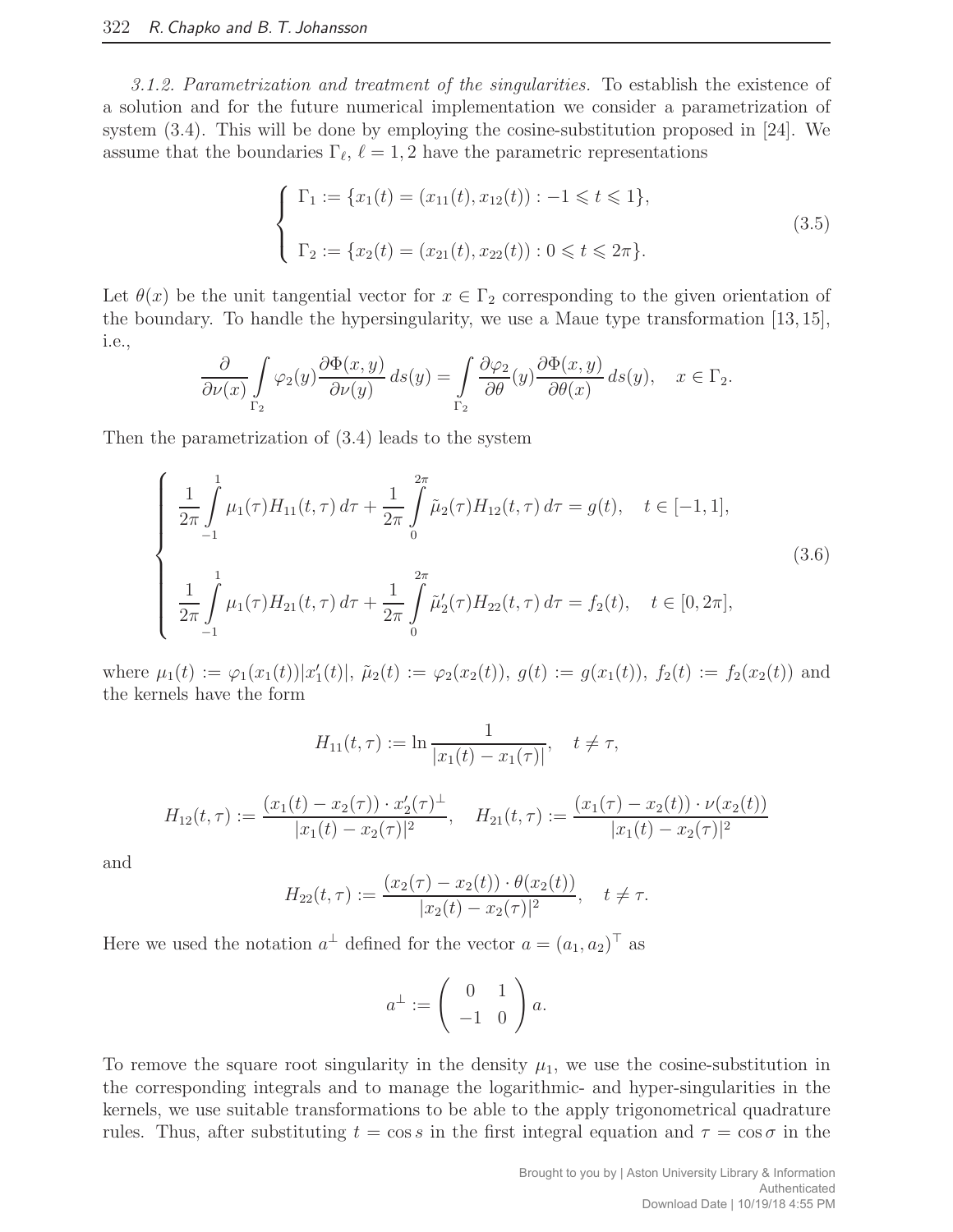integrals containing the function  $\mu_1$  and some additional transformations (see, for example,  $[4, 13, 14]$  we obtain from  $(3.6)$  the following equivalent system:

$$
\begin{cases} \frac{1}{2\pi} \int_{0}^{2\pi} \tilde{\mu}_{1}(\sigma) \left\{ \ln \left( \frac{4}{e} \sin^{2} \frac{s-\sigma}{2} \right) + \tilde{H}_{11}(s, \sigma) \right\} d\sigma + \frac{1}{2\pi} \int_{0}^{2\pi} \tilde{\mu}_{2}(\tau) \tilde{H}_{12}(s, \tau) d\tau = \tilde{g}(s), \\ \frac{1}{2\pi} \int_{0}^{2\pi} \tilde{\mu}_{1}(\sigma) \tilde{H}_{21}(t, \sigma) d\sigma + \frac{1}{2\pi} \int_{0}^{2\pi} \left\{ \tilde{\mu}_{2}'(\tau) \cot \frac{\tau-t}{2} + \tilde{\mu}_{2}(\tau) \tilde{H}_{22}(t, \tau) \right\} d\tau = \tilde{f}_{2}(t). \end{cases} (3.7)
$$

Here  $s, t \in [0, 2\pi], \tilde{\mu}_1(s) := \tilde{\varphi}_1(\tilde{x}_1(s)) |\tilde{x}'_1(s)|, \tilde{x}_1^{\ell}(s) := x_1^{\ell}(\cos s), \ell = 0, 1, \tilde{g}(s) := -2g(\cos s),$  $\tilde{f}_2(t) := 2f_2(t)|x_2'(t)|$  and the kernels obtained are given as

$$
\tilde{H}_{12}(s,\tau) := -2H_{12}(\cos s, \tau), \quad (s,\tau) \in [0, 2\pi] \times [0, 2\pi],
$$
\n
$$
\tilde{H}_{21}(t,\sigma) := H_{21}(t,\cos\sigma)|x_2'(t)|, \quad (t,\sigma) \in [0, 2\pi] \times [0, 2\pi],
$$
\n
$$
\tilde{H}_{11}(s,\sigma) := \begin{cases}\n\ln \frac{|\tilde{x}_1(s) - \tilde{x}_1(\sigma)|}{2|\cos s - \cos \sigma|/e} & \text{for } s \neq \sigma, \\
\ln \frac{e|\tilde{x}_1'(s)|}{2} & \text{for } s = \sigma,\n\end{cases}
$$

and

$$
\tilde{H}_{22}(t,\tau) := \begin{cases}\n\frac{4[x_2'(t)(x_2(\tau) - x_2(t))][x_2'(\tau)(x_2(t) - x_2(\tau))]}{|x_2(t) - x_2(\tau)|^4} - \\
\frac{2x_2'(t)x_2'(\tau)}{|x_2(t) - x_2(\tau)|^2} - \frac{1}{2\sin^2\frac{t-\tau}{2}}, & \text{for } t \neq \tau, \\
-\frac{1}{6} + \frac{1}{3}\frac{x_2'(t)x_2''(t)}{|x_2'(t)|^2} + \frac{1}{2}\frac{x_2''^2(t)}{|x_2'(t)|^2} - \frac{(x_2'(t)x_2''(t))^2}{|x_2'(t)|^4} & \text{for } t = \tau.\n\end{cases}
$$

As we can see, the density  $\tilde{\mu}_1$  is even, the kernel  $\tilde{H}_{11}$  is even with respect to both variables, and the kernels  $\tilde{H}_{12}$  and  $\tilde{H}_{12}$  are even in one of the variables. To rewrite system (3.7) in the operator form, we define the integral operators

$$
(S\mu)(s) := \frac{1}{2\pi} \int_{0}^{2\pi} \mu(\sigma) \ln\left(\frac{4}{e} \sin^2\frac{s-\sigma}{2}\right) d\sigma, \quad s \in [0, 2\pi],
$$
  

$$
(T\mu)(s) := \frac{1}{2\pi} \int_{0}^{2\pi} \mu'(\sigma) \cot\frac{\sigma-s}{2} d\sigma, \quad s \in [0, 2\pi],
$$
  

$$
(B_{ij}\mu)(s) := \frac{1}{2\pi} \int_{0}^{2\pi} \mu(\sigma) \tilde{H}_{ij}(s, \sigma) d\sigma, \quad s \in [0, 2\pi], \quad i, j = 1, 2.
$$

Thus, we have the operator equation

$$
(\mathcal{U} + \mathcal{B})\tilde{\mu} = \tilde{h},\tag{3.8}
$$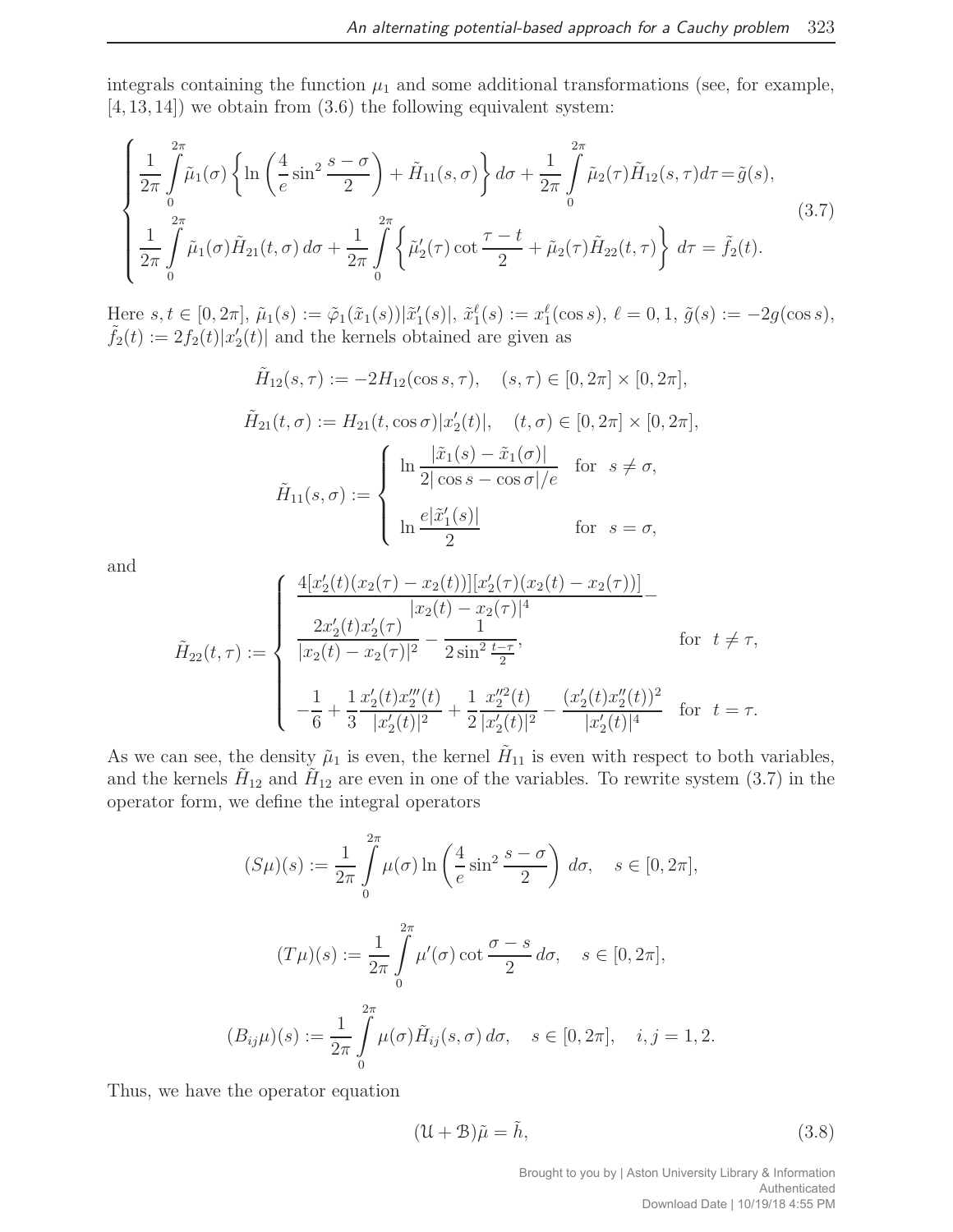where we introduced the vectors  $\tilde{\mu} := (\tilde{\mu}_1, \tilde{\mu}_2)^{\top}, \tilde{h} := (\tilde{g}, \tilde{f}_2)^{\top}$  and the operator matrices

$$
\mathcal{U}:=\left(\begin{array}{cc} S & 0 \\ 0 & T \end{array}\right), \qquad \mathcal{B}:=\left(\begin{array}{cc} B_{11} & B_{12} \\ B_{21} & B_{22} \end{array}\right).
$$

Now we can assure unique solvability of the integral equation system (3.7). For  $0 < \alpha < 1$ and  $m \in \mathbb{N} \cup \{0\}$ , by  $C^{m,\alpha}[0,2\pi]$  we denote the Hölder spaces of  $2\pi$ -periodical functions and by  $C_e^{m,\alpha}[0,2\pi]$  the subspaces of even functions from  $C^{m,\alpha}[0,2\pi]$ .

**Theorem 3.2.** For  $m \in \mathbb{N}$ ,  $m \leq p$ , where p describes the smoothness of  $\Gamma_1$  and  $\Gamma_2$ ,  $\tilde{g} \in$  $C_e^{m,\alpha}[0,2\pi], \tilde{f}_2 \in C^{m-1,\alpha}[0,2\pi],$  the integral equation system (3.7) has exactly one solution  $\tilde{\mu}_1 \in C_e^{m-1,\alpha}[0,2\pi], \, \tilde{\mu}_2 \in C^{m,\alpha}[0,2\pi].$ 

*Proof.* Since the operators  $S : C_e^{m-1,\alpha}[0,2\pi] \to C_e^{m,\alpha}[0,2\pi]$  and  $T : C_{\alpha,\alpha}[0,2\pi] \to C_{\alpha,\alpha}[0,2\pi]$  $C^{m-1,\alpha}[0,2\pi]$  are bounded and have bounded inverses [15], we can rewrite system (3.8) in the following equivalent form:

$$
\left[ \left( \begin{array}{cc} I_{C_e^{m,\alpha}} & 0 \\ 0 & I_{C^{m-1,\alpha}} \end{array} \right) + \left( \begin{array}{cc} S^{-1}B_{11} & S^{-1}B_{12} \\ T^{-1}B_{21} & T^{-1}B_{22} \end{array} \right) \right] \left( \begin{array}{c} \tilde{\mu}_1 \\ \tilde{\mu}_2 \end{array} \right) = \left( \begin{array}{c} S^{-1}\tilde{g} \\ T^{-1}\tilde{f}_2 \end{array} \right), \quad (3.9)
$$

where  $I_X$  is the identity operator in the space X. From the smooth properties of kernels  $\tilde{H}_{ij}, i, j = 1, 2$ , the integral operators  $B_{11}: C_e^{m-1,\alpha}[0,2\pi] \to C_e^{m,\alpha}[0,2\pi], B_{12}: C_{\alpha}^{m,\alpha}[0,2\pi] \to C_{\alpha}^{m,\alpha}[0,2\pi]$  $C_e^{m-1,\alpha}[0,2\pi], B_{21}: C_e^{m-1,\alpha}[0,2\pi] \to C_e^{m,\alpha}[0,2\pi]$  and  $B_{22}: C_{e}^{m,\alpha}[0,2\pi] \to C_{e}^{m-1,\alpha}[0,2\pi]$  are compact. Hence, by the Riesz theory applied to the operator equation of the second kind (3.9) and the uniqueness for the integral equations mentioned above, we can assert the existence of a unique solution of  $(3.7)$ .

From the equivalence of the integral equation systems (3.4) and (3.7), we deduce the existence result for the mixed problem  $(3.1)$ – $(3.3)$ .

**Theorem 3.3.** For each  $g \in C^{1,\alpha}(\Gamma_1)$  and  $f_2 \in C^{0,\alpha}(\Gamma_2)$  the Dirichlet-Neumann boundary value problem  $(3.1)$ – $(3.3)$  has a unique solution, which depends continuously on the boundary data.

**Remark 3.1.** Near the endpoints of the cut  $\Gamma_1$  the gradient of the solution has the behaviour  $\mathcal{O}(|x-x_j^*|^{-1/2}) + \mathcal{O}(\ln|x-x_j^*|^{-1}), j = -1, 1$ , but if the density  $\varphi_1$  vanishes in the neighborhood of these points, then  $\operatorname{grad} u$  will be bounded and continuous.

3.1.3. Full discretization. Now we apply the quadrature method which was originally developed in [4] for the case of a closed boundary and successfully used for other cases. This quadrature method is based on the trigonometric interpolation with equidistant nodal points

$$
s_i = \frac{i\pi}{n_1}
$$
,  $i = 0, ..., 2n_1 - 1$  and  $t_i = \frac{i\pi}{n_2}$ ,  $i = 0, ..., 2n_2 - 1$ ,  $n_1, n_2 \in \mathbb{N}$ .

The following interpolation quadrature rules are used:

$$
\frac{1}{2\pi} \int_{0}^{2\pi} f'(\tau) \cot \frac{t_i - \tau}{2} d\tau \approx \sum_{k=0}^{2n_2 - 1} T_{|k-i|} f(t_k),
$$

$$
\frac{1}{2\pi} \int_{0}^{2\pi} f(\sigma) \ln \left( \frac{4}{e} \sin^2 \frac{\sigma - s_i}{2} \right) d\sigma \approx \sum_{k=0}^{2n_1 - 1} R_{|k-i|} f(s_k),
$$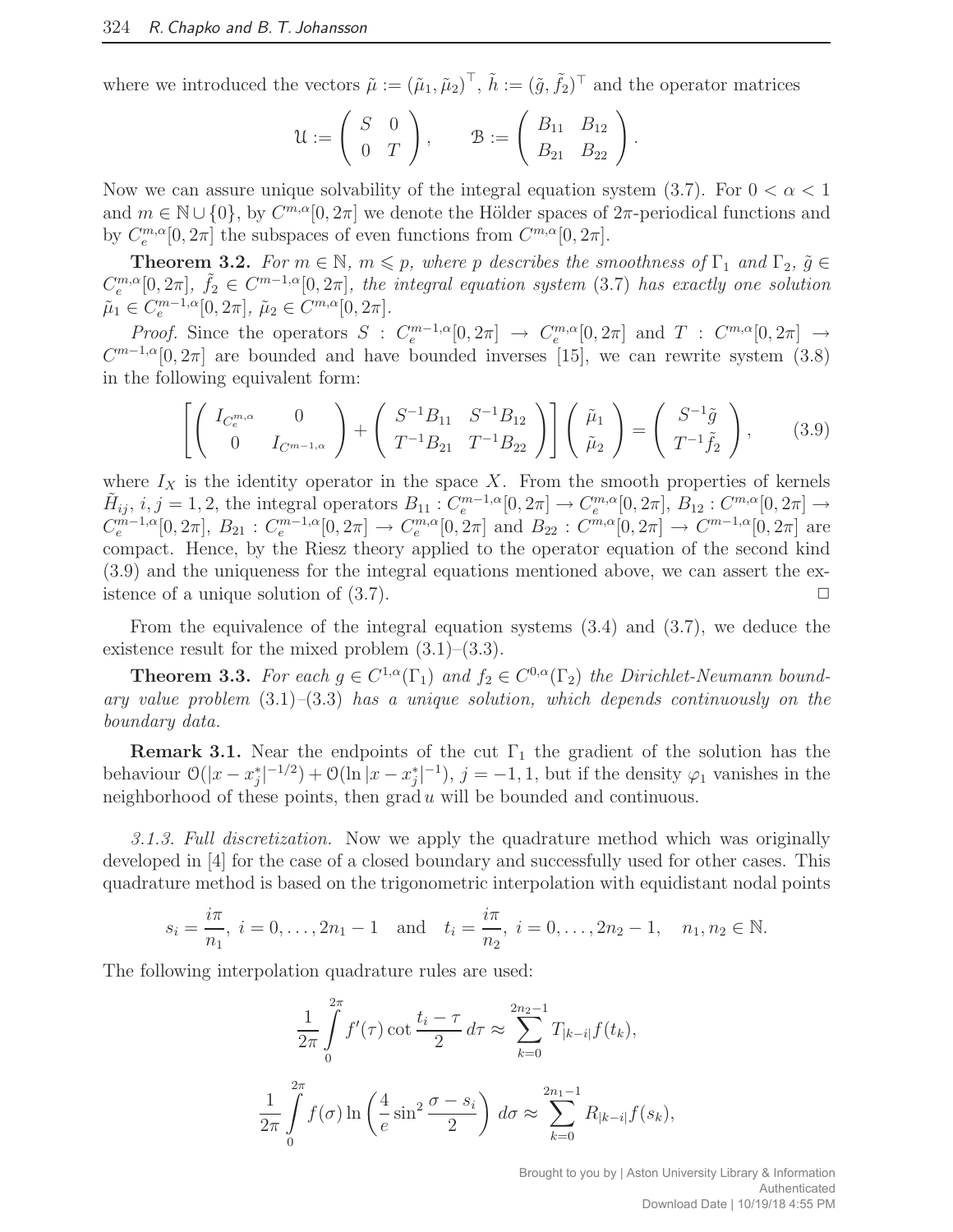$$
\frac{1}{2\pi} \int_{0}^{2\pi} f(\sigma) d\sigma \approx \frac{1}{2n_1} \sum_{k=0}^{2n_1-1} f(s_k), \quad \frac{1}{2\pi} \int_{0}^{2\pi} f(\tau) d\tau \approx \frac{1}{2n_2} \sum_{k=0}^{2n_2-1} f(t_k), \tag{3.10}
$$

with known weights  $R_k$  and  $T_k$  (see [15]). These quadrature formulas are obtained by replacing the function  $f$  with its trigonometric interpolation polynomial and then integrating exactly. After using these quadratures for the corresponding integrals in (3.7) together with collocation, we obtain the  $(n_1 + 2n_2 + 1) \times (n_1 + 2n_2 + 1)$  linear system

$$
\begin{cases}\n\sum_{j=0}^{n_1} \tilde{\mu}_{1j} A_{ij}^{11} + \sum_{j=0}^{2n_2 - 1} \tilde{\mu}_{2j} A_{ij}^{12} = \tilde{g}_i, \quad i = 0, \dots, n_1, \\
\sum_{j=0}^{n_1} \tilde{\mu}_{1j} A_{ij}^{21} + \sum_{j=0}^{2n_2 - 1} \tilde{\mu}_{2j} A_{ij}^{22} = \tilde{f}_{2i}, \quad i = 0, \dots, 2n_2 - 1,\n\end{cases}
$$
\n(3.11)

where  $\tilde{\mu}_{1k} \approx \tilde{\mu}_1(s_k)$ ,  $\tilde{g}_k = \tilde{g}(s_k)$ ,  $k = 0, \ldots, n_1$ ,  $\tilde{\mu}_{2k} \approx \tilde{\mu}_2(t_k)$ ,  $\tilde{f}_{2k} = \tilde{f}_2(t_k)$ ,  $k = 0, \ldots, 2n_2 - 1$ , and the matrix coefficients have the form

$$
A_{i0}^{11} = R_i + \frac{1}{2n_1} \tilde{H}_{11}(s_i, 0), \quad A_{in_1}^{11} = R_{n_1 - i} + \frac{1}{2n_1} \tilde{H}_{11}(s_i, \pi), \quad i = 0, \dots, n_1,
$$
  
\n
$$
A_{ij}^{11} = R_{|i-j|} + R_{i+j} + \frac{1}{n_1} \tilde{H}_{11}(s_i, s_j), \quad i = 0, \dots, n_1, \quad j = 1, \dots, n_1 - 1,
$$
  
\n
$$
A_{ij}^{12} = \frac{1}{2n_2} \tilde{H}_{12}(s_i, t_j), \quad i = 0, \dots, n_1, \quad j = 0, \dots, 2n_2 - 1,
$$
  
\n
$$
A_{i0}^{21} = \frac{1}{2n_1} \tilde{H}_{21}(t_i, 0), \quad A_{in_1}^{21} = \frac{1}{2n_1} \tilde{H}_{21}(t_i, \pi), \quad i = 0, \dots, 2n_2 - 1,
$$
  
\n
$$
A_{ij}^{21} = \frac{1}{n_1} \tilde{H}_{21}(t_i, s_j), \quad i = 0, \dots, 2n_2 - 1, \quad j = 1, \dots, n_1 - 1,
$$
  
\n
$$
A_{ij}^{22} = T_{|i-j|} + \frac{1}{2n_2} \tilde{H}_{22}(t_i, t_j), \quad i, j = 0, \dots, 2n_2 - 1.
$$

To write the linear system in operator form, we consider the trigonometric interpolation operators

$$
P_{n_{\ell}}:C[0,2\pi]\to\mathfrak{T}_{n_{\ell}},\quad\ell=1,2,
$$

where  $\mathcal{T}_{n_1}$  and  $\mathcal{T}_{n_2}$  are the spaces of trigonometric polynomials of degrees  $n_1$  and  $n_2$ , respectively. Then we can rewrite system (3.11) in the equivalent operator form

$$
(\mathcal{U} + \mathcal{P}_{n_1, n_2} \mathcal{B}_{n_1, n_2}) \tilde{\mu}_{n_1, n_2} = \mathcal{P}_{n_1, n_2} \tilde{h}.
$$
\n(3.12)

Here  $\tilde{\mu}_{n_1,n_2} := \left(\tilde{\mu}_1^{(n_1)}\right)$  $\tilde{\mu}_1^{(n_1)}, \tilde{\mu}_2^{(n_2)}$  $\binom{n_2}{2}^{\top}$  and

$$
\mathcal{P}_{n_1,n_2} := \left( \begin{array}{cc} P_{n_1} & 0 \\ 0 & P_{n_2} \end{array} \right), \qquad \mathcal{B}_{n_1,n_2} := \left( \begin{array}{cc} B_{11}^{n_1} & B_{12}^{n_2} \\ B_{21}^{n_1} & B_{22}^{n_2} \end{array} \right),
$$

where  $B_{ij}^{n_{\ell}}$  are the corresponding approximate quadrature operators for the above integral operators  $B_{ij}$ .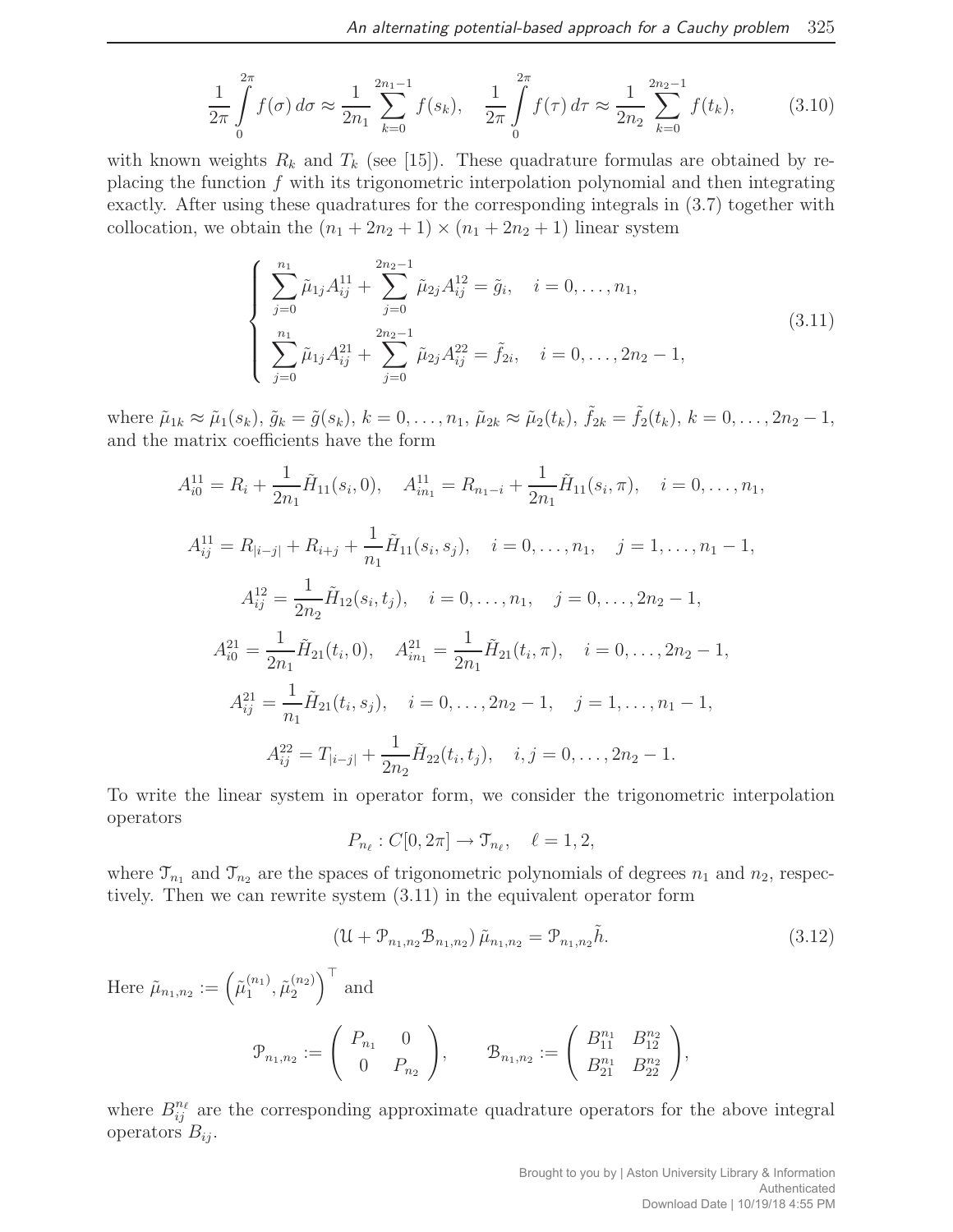The convergence and error analysis for this quadrature method can be established on the basis of the collective compact operator theory (see [4]) or on the basis of some estimate of the trigonometric interpolation in Hölder spaces (see, for example,  $[5, 21]$ ). In the latter case, this analysis is based on the estimate

$$
||P_{n_k}\mu - \mu||_{m,\alpha} \leq c \frac{\ln n_k}{n_k^{\ell - m + \beta - \alpha}} ||\mu||_{\ell,\beta}, \quad k = 1, 2,
$$
\n(3.13)

for the trigonometric interpolation which is valid for  $0 \le m \le \ell$ ,  $0 < \alpha \le \beta < 1$ , and some constant c depending only on  $m, \ell, \alpha$  and  $\beta$ .

**Theorem 3.4.** For  $\tilde{g} \in C_e^{\ell,\beta}[0,2\pi]$ ,  $\tilde{f}_2 \in C^{\ell-1,\beta}[0,2\pi]$  and for sufficiently large  $n_1$  and  $n_2$ the system of approximate equations (3.12) has a unique solution  $\tilde{\mu}_1^{(n_1)} \in \mathcal{T}_{n_1}$  and  $\tilde{\mu}_2^{(n_2)} \in \mathcal{T}_{n_2}$ . For the exact solution  $\tilde{\mu}_1$  and  $\tilde{\mu}_2$  of (3.7) we have the error estimates

$$
\|\tilde{\mu}_k - \tilde{\mu}_k^{(n_k)}\|_{m,\alpha} \leq C_k \frac{\ln n_k}{n_k^{\ell - m + \beta - \alpha}} \|\tilde{\mu}_k\|_{\ell,\beta}, \quad k = 1, 2,
$$
\n(3.14)

for  $0 \leq m < \ell$ ,  $0 < \alpha \leq \beta < 1$  and some constants  $C_1$  and  $C_2$  depending only on  $\alpha, \beta, m, \ell$ .

*Proof.* Let  $X = C_e^{m-1,\alpha}[0,2\pi] \times C^{m,\alpha}[0,2\pi]$  and  $Y = C_e^{m,\alpha}[0,2\pi] \times C^{m-1,\alpha}[0,2\pi]$ . By the smoothness properties of the kernels in the operators  $B_{ij}$  and by estimate (3.13) it can be shown that

$$
||P_{n_k}B_{ik}^{n_k}\mu - B_{ik}\mu||_{m,\alpha} \leq c \frac{\ln n_k}{n_k^{\ell-m+\beta-\alpha}} ||\mu||_{\ell,\beta}, \quad k, i = 1, 2.
$$

This implies, in particular, for  $\ell = m$  the norm convergence

$$
\|\mathcal{P}_{n_1,n_2}\mathcal{B}_{n_1,n_2}-\mathcal{B}\|_{X\to Y}\to 0, \quad n_1,n_2\to\infty.
$$

Therefore, from the Neumann series, we can conclude that, for sufficiently large  $n_1$  and  $n_2$ , the operators  $\mathfrak{U}+\mathcal{P}_{n_1,n_2}\mathfrak{B}_{n_1,n_2}:X\to Y$  are invertible and the inverse operators are uniformly bounded. Then the error estimate (3.14) follows from the identity

$$
\tilde{\mu}_{n_1,n_2} - \tilde{\mu} = (\mathfrak{U} + \mathfrak{P}_{n_1,n_2} \mathfrak{B}_{n_1,n_2})^{-1} \{ (\mathfrak{P}_{n_1,n_2} \tilde{h} - \tilde{h}) + (\mathfrak{B} - \mathfrak{P}_{n_1,n_2} \mathfrak{B}_{n_1,n_2}) \tilde{\mu} \}.
$$

Note that for cuts  $\Gamma_1$  given by analytic arcs and for analytic boundaries  $\Gamma_2$  and boundary data g and  $f_2$ , we can improve the above error estimate to the form

$$
\|\tilde{\mu}_k - \tilde{\mu}_k^{(n_k)}\|_{m,\alpha} \leqslant C_k e^{-q_k n_k}, \quad k = 1, 2,
$$

for some constants  $q_k > 0$  (see [15]). In addition, following [15, Section 13.4], the error analysis can also be carried out in a Sobolev space setting.

To compute the normal derivative on the cut, we use the jump relation

$$
\frac{\partial u^{\pm}}{\partial v}(x) = \mp \frac{1}{2} \varphi_1(x) + \int_{\Gamma_1} \varphi_1(y) \frac{\partial \Phi(x, y)}{\partial v(x)} ds(y) + \int_{\Gamma_2} \varphi_2(y) \frac{\partial^2 \Phi(x, y)}{\partial v(x) \partial v(y)} ds(y),
$$

where  $x \in \Gamma_1 \setminus \{x_{-1}^*, x_1^*\}$  and  $\pm$  refer to the two sides of the cut  $\Gamma_1$ . The parametrization and quadrature rules (3.10) lead to the following approximation:

$$
\frac{\partial u^{\pm}}{\partial v}(\tilde{x}_1(s_i)) \approx \mp \frac{\tilde{\mu}_{1i}}{2|\sin s_i||\tilde{x}_1(s_i)|} + \frac{1}{2n_2} \sum_{j=0}^{2n_2-1} \tilde{\mu}_{2j} L_2(s_i, t_j) +
$$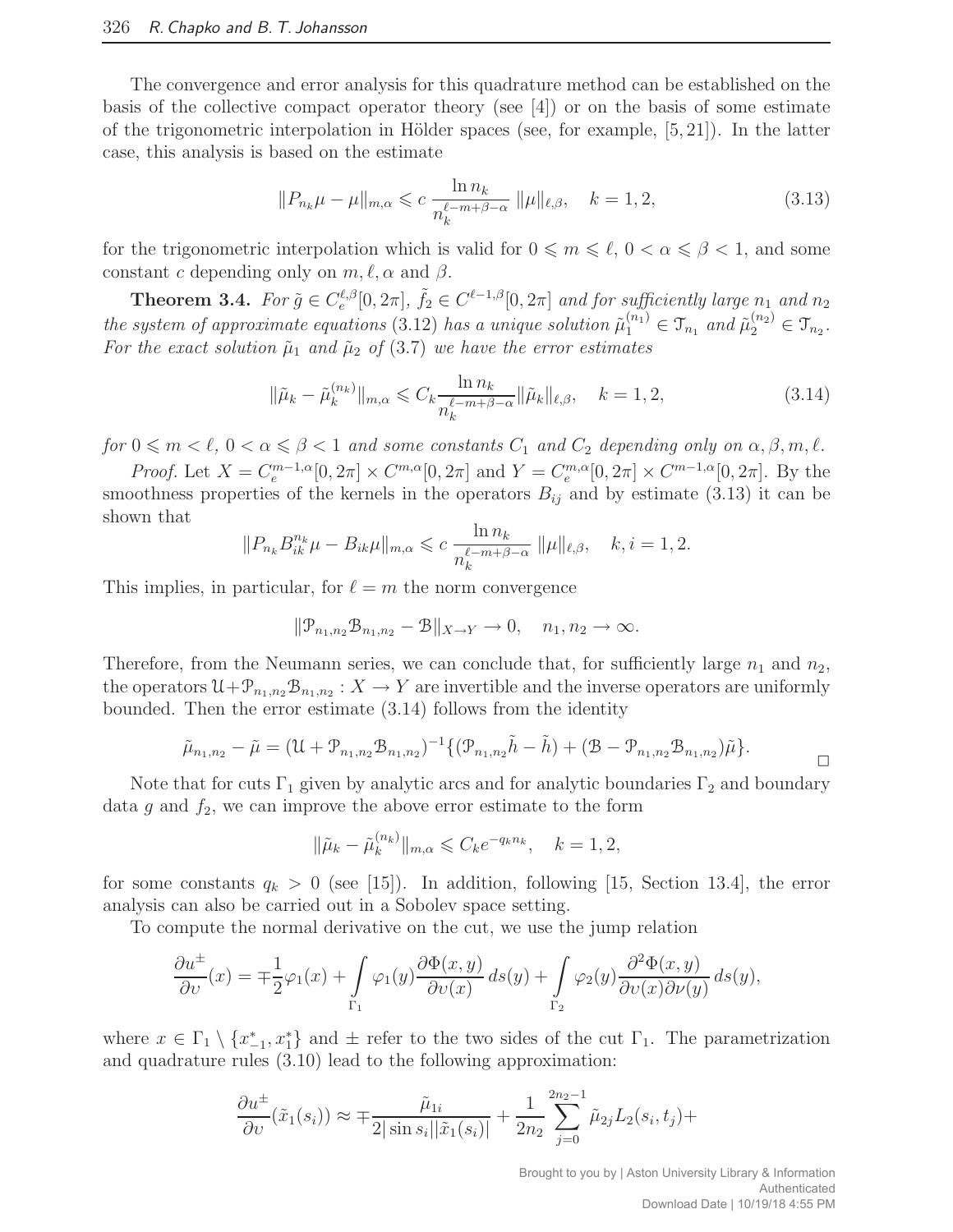$$
\frac{1}{2n_1} \sum_{j=1}^{n_1-1} \tilde{\mu}_{1j} L_1(s_i, s_j) + \frac{1}{4n_1} \tilde{\mu}_{10} L_1(s_i, 0) + \frac{1}{4n_1} \tilde{\mu}_{1n_1} L_1(s_i, \pi), \tag{3.15}
$$

where  $i = 1, ..., n_1 - 1$ ,

$$
L_1(s,\sigma) := \begin{cases} \frac{(\tilde{x}_1(\sigma) - \tilde{x}_1(s)) \cdot \upsilon(\tilde{x}_1(s))}{|\tilde{x}_1(s) - \tilde{x}_1(\sigma)|^2} & \text{for } s \neq \sigma, \\ \frac{\tilde{x}_1''(s) \cdot \upsilon(\tilde{x}_1(s))}{2|\tilde{x}_1'(s)|^2} & \text{for } s = \sigma \end{cases}
$$

and

$$
L_2(s,\tau) := \frac{\left[ (x_2(\tau) - \tilde{x}_1(s)) \cdot \upsilon(\tilde{x}_1(s)) \right] \left[ (\tilde{x}_1(s) - x_2(\tau)) \cdot x_2'(\tau)^\perp \right]}{|\tilde{x}_1(s) - x_2(\tau)|^4} + \frac{\upsilon(\tilde{x}_1(s) \cdot x_2'(\tau)^\perp)}{|\tilde{x}_1(s) - x_2(\tau)|^2}.
$$

To generate Cauchy data in our numerical experiments, we have to calculate the trace of the solution on  $\Gamma_2$ . From the jump relations of the potentials the following representation holds:

$$
u(x) = -\frac{1}{2}\varphi_2(x) + \int_{\Gamma_1} \varphi_1(y)\Phi(x,y) \, ds(y) + \int_{\Gamma_2} \varphi_2(y)\frac{\partial\Phi(x,y)}{\partial\nu(y)} \, ds(y), \quad x \in \Gamma_2. \tag{3.16}
$$

Now, the approximate values for the solution u on  $\Gamma_2$  can easily be obtained by the quadratures (3.10).

3.1.4. The case of a two-side Dirichlet boundary condition on the cut. Now we return to the more general case with the boundary conditions on the cut

$$
u^{\pm} = g^{\pm} \quad \text{on} \ \Gamma_1.
$$

According to the results of [7], we seek the solution of the corresponding mixed Dirichlet — Neumann boundary value problem in the form

$$
u(x) = \int_{\Gamma_1} \varphi_1(y) \Phi(x, y) ds(y) + \int_{\Gamma_1} [g](y) \frac{\partial \Phi(x, y)}{\partial v(y)} ds(y) + \int_{\Gamma_2} \varphi_2(y) \frac{\partial \Phi(x, y)}{\partial v(y)} ds(y), \quad x \in D \setminus \Gamma_1,
$$

where we denote  $[g] := g^+ - g^-$ .

Then the unknown densities satisfy the system of integral equations

$$
\begin{cases}\n\int_{\Gamma_1} \varphi_1(y)\Phi(x,y) \, ds(y) + \int_{\Gamma_2} \varphi_2(y) \frac{\partial \Phi(x,y)}{\partial \nu(y)} \, ds(y) = \\
\frac{1}{2} (g^+(x) + g^-(x)) - \int_{\Gamma_1} [g](y) \frac{\partial \Phi(x,y)}{\partial \nu(y)} \, ds(y), & x \in \Gamma_1, \\
\int_{\Gamma_1} \varphi_1(y) \frac{\partial \Phi(x,y)}{\partial \nu(x)} \, ds(y) + \frac{\partial}{\partial \nu(x)} \int_{\Gamma_2} \varphi_2(y) \frac{\partial \Phi(x,y)}{\partial \nu(y)} \, ds(y) = \\
f_1 \\
f_2(x) - \int_{\Gamma_1} [g](y) \frac{\partial^2 \Phi(x,y)}{\partial \nu(x) \partial \nu(y)} \, ds(y), & x \in \Gamma_2.\n\end{cases} (3.17)
$$

Thus, we have obtained integral equations with singularities analogously to the above considered case. Note that if  $g^+ = g^-$ , then system  $(3.17)$  transforms to  $(3.4)$ .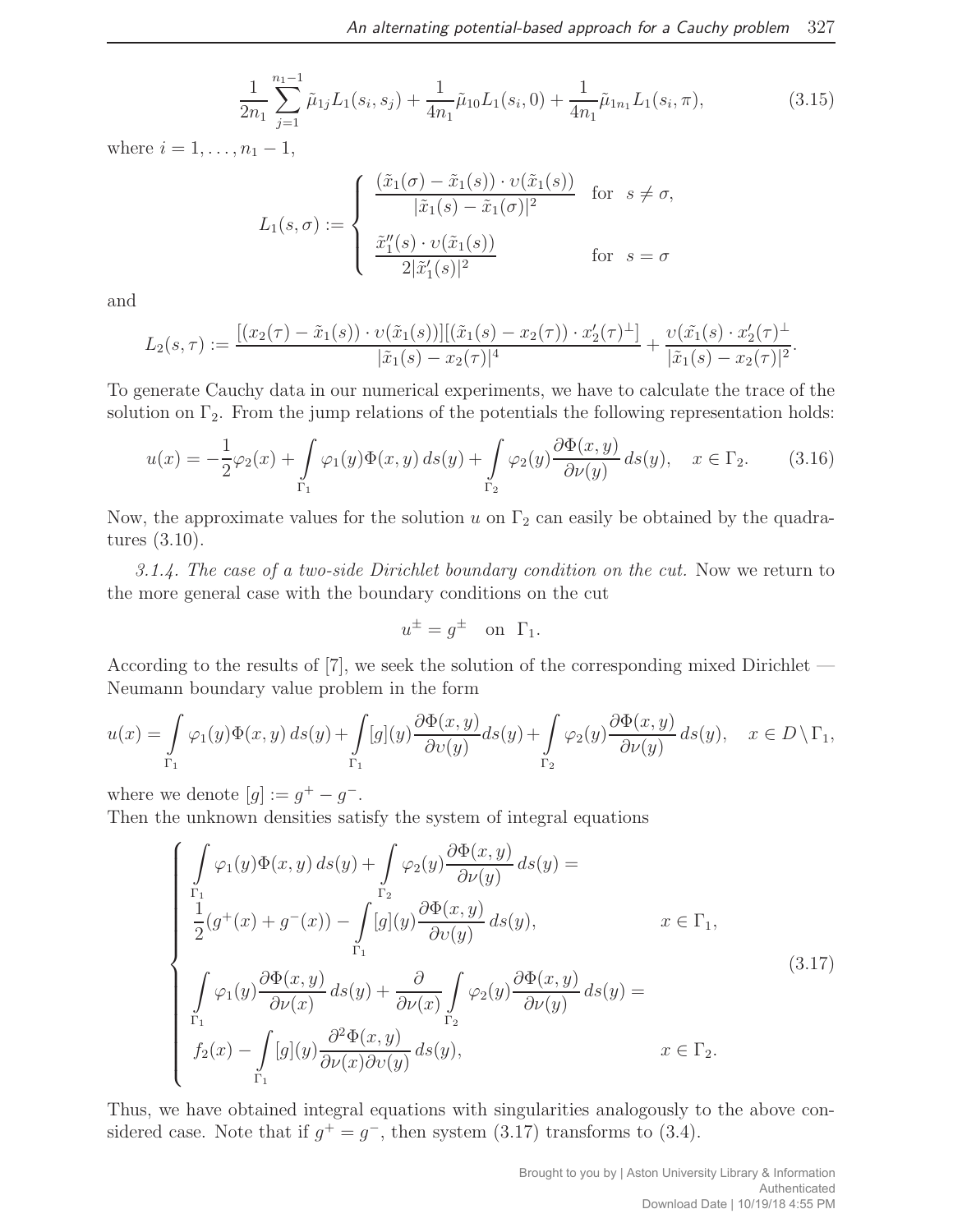Remark 3.2. The numerical solution of (3.17) can be realized again by the quadrature method. In this case, to obtain the convergence order proved in Theorem 3.4, we have to take into account the integrals contained in the term  $[q]$  on the right-hand side of system  $(3.17)$ . Interestingly, in the alternating method based on the periodic properties of the boundary functions in the corresponding mixed problems, we can use for their numerical calculation the quadrature rules (3.10).

3.2. Boundary value problem with a Neumann condition on the cut. We employ a similar potential based approach to solve the mixed Neumann — Dirichlet boundary value problem. Again, we shall work with integral equations of the first kind and firstly we present the solution method for the case of boundary functions  $h^+ = h^- = h$ . For our transformation in this case we need to change the assumption about the smoothness of the boundaries.

3.2.1. Reduction to boundary integral equations. We wish to find a function  $u \in C^2(D \setminus \mathbb{R})$  $\Gamma_1$ )  $\bigcap C(\overline{D} \setminus \Gamma_1)$  which satisfies the Laplace equation

$$
\Delta u = 0 \quad \text{in} \quad D \setminus \Gamma_1,\tag{3.18}
$$

the Neumann boundary value condition

$$
\frac{\partial u^{\pm}}{\partial v} = h \quad \text{on} \quad \Gamma_1 \setminus \{x_{-1}^*, x_1^*\} \tag{3.19}
$$

and the Dirichlet boundary value condition

$$
u = f_1 \quad \text{on} \quad \Gamma_2. \tag{3.20}
$$

The gradient of the solution is assumed to satisfy (2.7). Analogously to the mixed problem studied in Section 3.1, we have the uniqueness.

**Theorem 3.5.** The direct mixed Neumann — Dirichlet boundary value problem  $(3.18)$ (3.20) has at most one solution.

To construct a solution to  $(3.18)$ – $(3.20)$ , we again introduce u as a combination of a double- and a single-layer potentials:

$$
u(x) = \int_{\Gamma_1} \varphi_1(y) \frac{\partial \Phi(x, y)}{\partial v(y)} ds(y) + \int_{\Gamma_2} \varphi_2(y) \Phi(x, y) ds(y), \quad x \in D.
$$

To incorporate the known asymptotic at the endpoints of the cut  $\Gamma_1$ , the unknown density  $\varphi_1$  is assumed to be of the form

$$
\varphi_1(x) = \tilde{\varphi}_1(x)\sqrt{|x - x_{-1}^*||x - x_1^*|}, \quad x \in \Gamma_1, \quad \tilde{\varphi}_1 \in C^1(\Gamma_1).
$$

By using the properties (jump relations) of the single- and double-layer potentials the mixed problem (3.18)–(3.20) can be reduced to the following system of integral equations of the first kind:

$$
\begin{cases}\n\frac{\partial}{\partial v(x)} \int_{\Gamma_1} \varphi_1(y) \frac{\partial \Phi(x, y)}{\partial v(y)} ds(y) + \int_{\Gamma_2} \varphi_2(y) \frac{\partial \Phi(x, y)}{\partial v(x)} ds(y) = h(x), & x \in \Gamma_1, \\
\int_{\Gamma_1} \varphi_1(y) \frac{\partial \Phi(x, y)}{\partial v(y)} ds(y) + \int_{\Gamma_2} \varphi_2(y) \Phi(x, y) ds(y) = f_1(x), & x \in \Gamma_2.\n\end{cases}
$$
\n(3.21)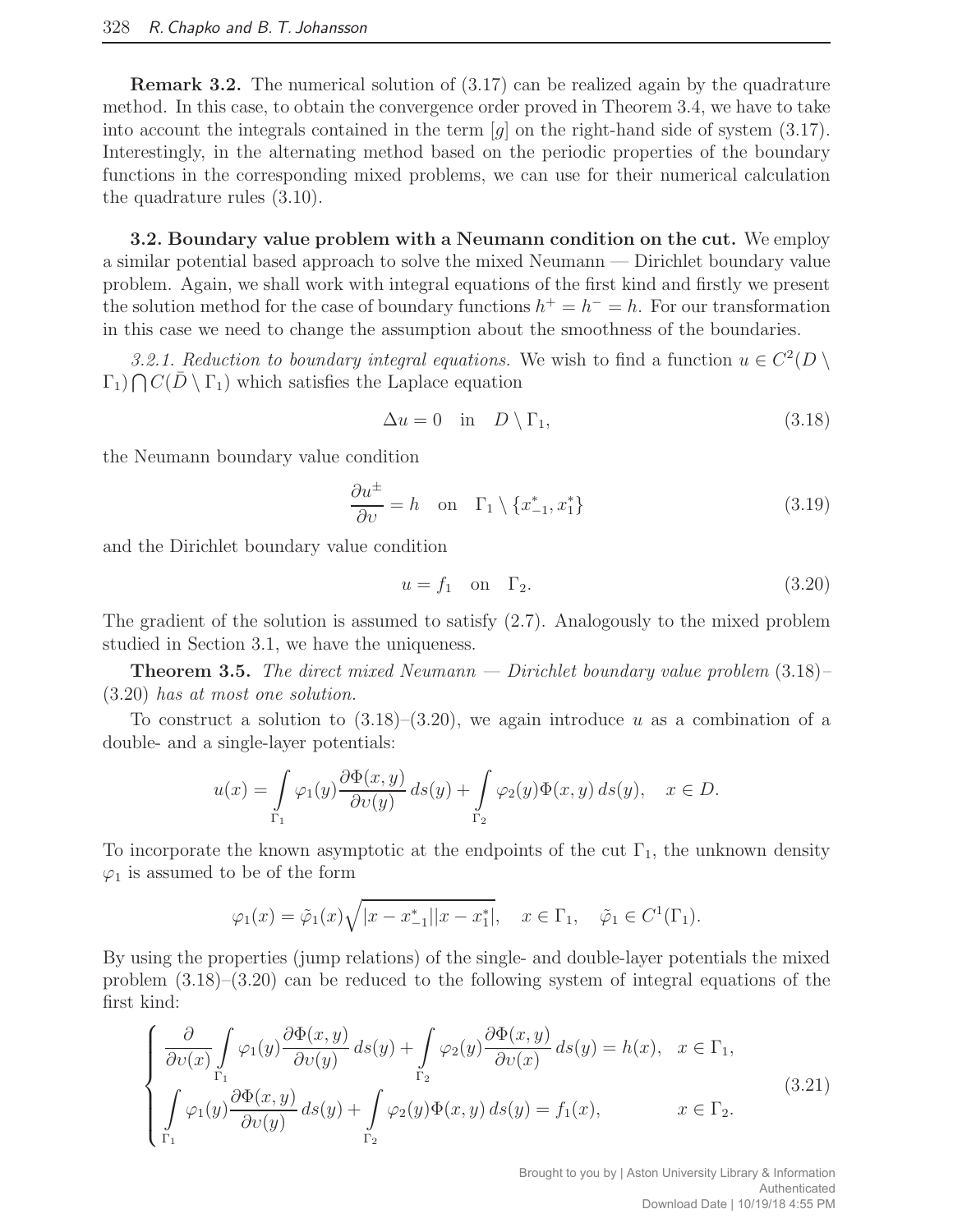Therefore, we again get a system of integral equations of the first kind containing both the logarithmic singularity and the hypersingularity in the kernels.

3.2.2. Numerical solution of the boundary integral equations. We assume that the cut  $Γ_1$  and the closed boundary part  $Γ_2$  have the parametric representation (3.5). Using the parametrization in (3.21) and employing the cosine- substitution in combination with some further transformations (for details, see  $[5, 21]$ ), we obtain the following system of integral equations:

$$
\begin{cases} \frac{1}{2\pi} \int_{0}^{2\pi} \left\{ \tilde{\mu}_{1}^{\prime}(\sigma) \cot \frac{\sigma - s}{2} + \tilde{\mu}_{1}(\sigma) \tilde{K}_{11}(s, \sigma) \right\} d\sigma + \frac{1}{2\pi} \int_{0}^{2\pi} \tilde{\mu}_{2}(\tau) \tilde{K}_{12}(s, \tau) d\tau = \tilde{h}(s), \\ \frac{1}{2\pi} \int_{0}^{2\pi} \tilde{\mu}_{1}(\sigma) \tilde{K}_{21}(t, \sigma) d\sigma + \frac{1}{2\pi} \int_{0}^{2\pi} \tilde{\mu}_{2}(\tau) \left\{ \ln \left( \frac{4}{e} \sin^{2} \frac{t - \tau}{2} \right) + \tilde{K}_{22}(t, \tau) \right\} d\tau = \tilde{f}_{1}(t), \end{cases}
$$
\n(3.22)

where  $s, t \in [0, 2\pi]$ . Here, we introduced the functions  $\tilde{\mu}_1(s) := \varphi_1(\tilde{x}_1(s))\text{sign}(\pi - s)$ ,  $\tilde{\mu}_2(t) :=$  $\varphi_2(x_2(t)) | x'_2(t) |$ ,  $\tilde{h}(s) := 2h(\tilde{x}_1(s)) |\tilde{x}_1(s)| \sin s$ ,  $\tilde{f}_1(t) := -2f_1(x_2(t))$  and the kernels

$$
\tilde{K}_{11}(s,\sigma) := \begin{cases}\n\left\{\frac{2[\tilde{x}'_1(s) \cdot (\tilde{x}_1(\sigma) - \tilde{x}_1(s))][\tilde{x}'_1(\sigma) \cdot (\tilde{x}_1(\sigma) - \tilde{x}_1(s))]}{|\tilde{x}_1(s) - \tilde{x}_1(\sigma)|^4} - \frac{\tilde{x}'_1(s) \cdot \tilde{x}'_1(\sigma)}{|\tilde{x}_1(s) - \tilde{x}_1(\sigma)|^2} - \frac{1}{(\cos s - \cos \sigma)^2}\right\} \sin s \sin \sigma, & \text{for } s \neq \sigma, \\
\left\{\frac{1}{6} \frac{\tilde{x}'_1(s) \cdot \tilde{x}''_1(s)}{|\tilde{x}'_1(s)|^2} + \frac{1}{4} \frac{\tilde{x}''_1(s)}{|\tilde{x}'_1(s)|^2} - \frac{1}{2} \frac{(\tilde{x}'_1(t) \cdot \tilde{x}''_1(s))^2}{|\tilde{x}'_1(s)|^4}\right\} \sin^2 s, & \text{for } s = \sigma, \\
\tilde{K}_{12}(s,\tau) := 2 \frac{(x_2(\tau) - \tilde{x}_1(s)) \cdot \tilde{x}_1(s)^{\perp}}{|\tilde{x}_1(s) - x_2(\tau)|^2} \sin s, & \tilde{K}_{21}(t,\sigma) := \frac{(\tilde{x}_1(\sigma) - x_2(t)) \cdot \nu(\tilde{x}_1(\sigma))}{|x_2(t) - \tilde{x}_1(\sigma)|^2} \sin \sigma, \\
\tilde{K}_{22}(t,\tau) := \begin{cases}\n\ln \frac{|x_2(t) - x_2(\tau)|^2}{\frac{4}{c} \sin^2 \frac{t - \tau}{2}}, & \text{for } t \neq \tau, \\
\ln |x'_2(t)| + 1, & \text{for } t = \tau.\n\end{cases}\n\end{cases}
$$

One can check that  $\tilde{\mu}_1(s) = -\tilde{\mu}_1(2\pi - s)$  for  $s \in [0, \pi]$  and that the density  $\tilde{\mu}_1$  is an odd function. Moreover, the kernel  $\tilde{K}_{11}$  is also odd with respect to both variables and the kernels  $\tilde{K}_{12}$  and  $\tilde{K}_{21}$  are odd in one of the variables. Denote by  $C_{odd}^{m,\alpha}[0,2\pi]$  the subspaces of the odd functions from  $C^{m,\alpha}[0,2\pi]$ . By arguments as in the proof of Theorem 3.2, we can prove the well-posedness of the integral equations system (3.22).

**Theorem 3.6.** For  $m \in \mathbb{N}$ ,  $m \leq p$ , where p describes the smoothness of  $\Gamma_1$  and  $\Gamma_2$ ,  $\tilde{h} \in C_{odd}^{m-1,\alpha}[0,2\pi], \ \tilde{f}_1 \in C^{m,\alpha}[0,2\pi],$  the integral equation system (3.22) has exactly one solution  $\tilde{\mu}_1 \in C_{odd}^{m,\alpha}[0,2\pi], \ \tilde{\mu}_2 \in C^{m-1,\alpha}[0,2\pi].$ 

From this follows the existence result for the mixed problem (3.18)–(3.20).

**Theorem 3.7.** For each  $h \in C^{0,\alpha}(\Gamma_1)$  and  $f_1 \in C^{1,\alpha}(\Gamma_2)$ , the Neumann — Dirichlet boundary value problem (3.18)–(3.20) has a unique solution which depends continuously on the boundary data.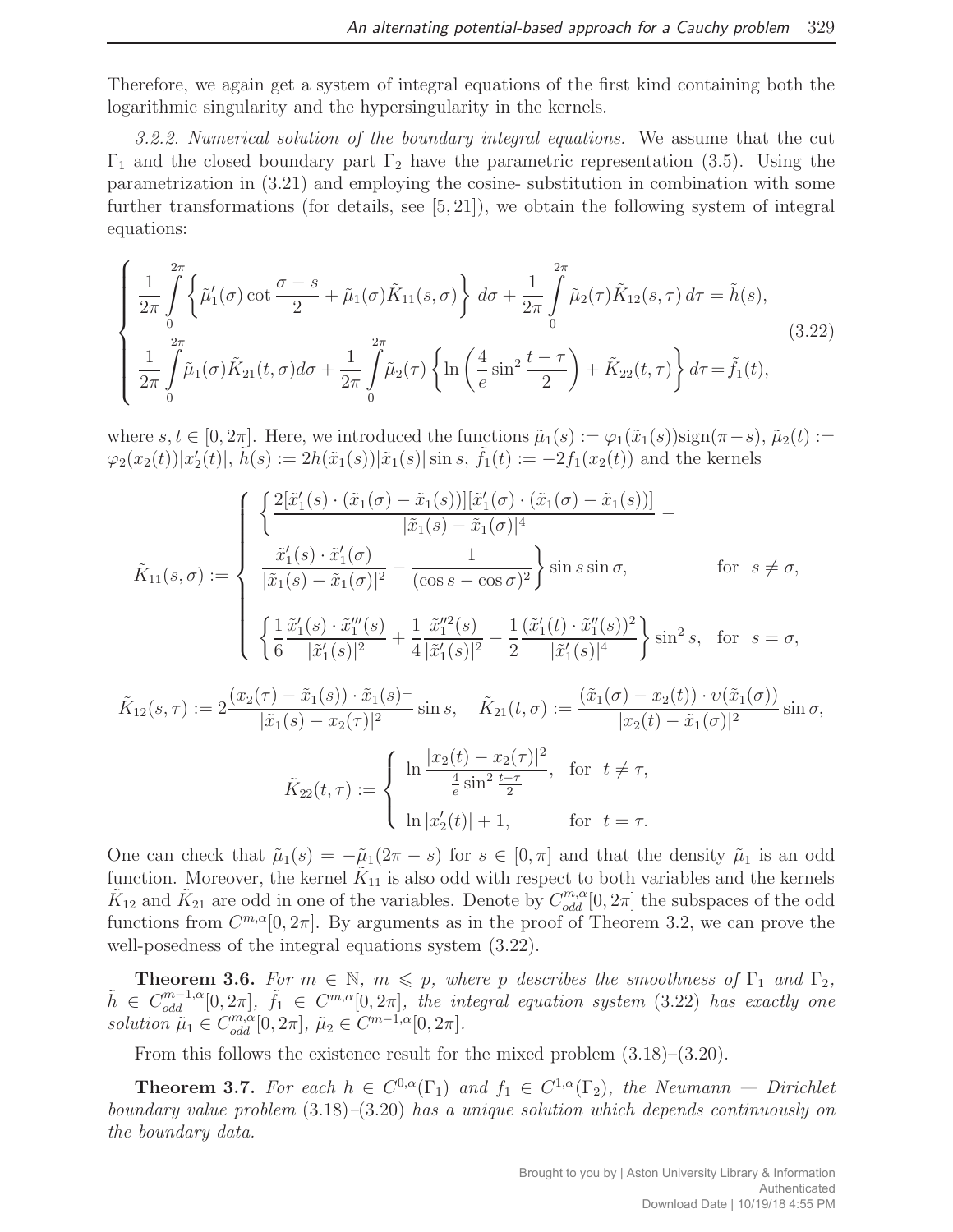Near the endpoints of the cut  $\Gamma_1$  a similar estimate holds as in Remark 3.1.

After using quadratures (3.10) for the corresponding integrals in (3.22) and by appropriate collocation, we obtain the  $(n_1 + 2n_2 - 1) \times (n_1 + 2n_2 - 1)$  linear system

$$
\begin{cases}\n\sum_{j=1}^{n_1-1} \tilde{\mu}_{1j} A_{ij}^{11} + \sum_{j=0}^{2n_2-1} \tilde{\mu}_{2j} A_{ij}^{12} = \tilde{h}_i, \quad i = 1, \dots, n_1 - 1, \\
\sum_{j=1}^{n_1-1} \tilde{\mu}_{1j} A_{ij}^{21} + \sum_{j=0}^{2n_2-1} \tilde{\mu}_{2j} A_{ij}^{22} = \tilde{f}_{1i}, \quad i = 0, \dots, 2n_2 - 1,\n\end{cases}
$$
\n(3.23)

where  $\tilde{\mu}_{1k} \approx \tilde{\mu}_1(s_k)$ ,  $\tilde{h}_k = \tilde{h}(s_k)$ ,  $k = 1, ..., n_1 - 1$ ,  $\tilde{\mu}_{2k} \approx \tilde{\mu}_2(t_k)$ ,  $\tilde{f}_{1k} = \tilde{f}_1(t_k)$ ,  $k =$  $0, \ldots, 2n_2 - 1$ , and the matrix coefficients have the form

$$
A_{ij}^{11} = T_{|i-j|} - T_{2n_1 - i - j} + \frac{1}{n_1} \tilde{K}_{11}(s_i, s_j), \quad i, j = 1, ..., n_1 - 1,
$$
  
\n
$$
A_{ij}^{12} = \frac{1}{2n_2} \tilde{K}_{12}(s_i, t_j), \quad i = 1, ..., n_1 - 1, \quad j = 0, ..., 2n_2 - 1,
$$
  
\n
$$
A_{ij}^{21} = \frac{1}{n_1} \tilde{K}_{21}(t_i, s_j), \quad i = 0, ..., 2n_2 - 1, \quad j = 1, ..., n_1 - 1,
$$
  
\n
$$
A_{ij}^{22} = R_{|i-j|} + \frac{1}{2n_2} \tilde{K}_{22}(t_i, t_j), \quad i, j = 0, ..., 2n_2 - 1.
$$

The convergence analysis and error estimate can be proved analogously to Theorem 3.4.

**Theorem 3.8.** For  $\tilde{f}_1 \in C^{\ell,\beta}[0,2\pi]$ ,  $\tilde{h} \in C^{\ell-1,\beta}_{odd}[0,2\pi]$  and sufficiently large  $n_1$  and  $n_2$ the system of approximate equations (3.23) has a unique solution  $\tilde{\mu}_1^{(n_1)} \in \mathcal{T}_{n_1}$  and  $\tilde{\mu}_2^{(n_2)} \in \mathcal{T}_{n_2}$ . For the exact solution  $\tilde{\mu}_1$  and  $\tilde{\mu}_2$  of (3.22) we have the error estimates

$$
\|\tilde{\mu}_k - \tilde{\mu}_k^{(n_k)}\|_{m,\alpha} \leqslant C_k \frac{\ln n_k}{n_k^{\ell-m+\beta-\alpha}} \|\tilde{\mu}_k\|_{\ell,\beta}, \quad k = 1, 2,
$$

for  $0 \leq m \leq \ell$ ,  $0 < \alpha \leq \beta < 1$  and some constants  $C_1$  and  $C_2$  depending only on  $\alpha, \beta, m, \ell$ .

The function values of the solution restricted to the cut  $\Gamma_1$  can be calculated as

$$
u^{\pm}(x) = \pm \frac{1}{2}\varphi_1(x) + \int_{\Gamma_1} \varphi_1(y) \frac{\partial \Phi(x, y)}{\partial v(y)} ds(y) + \int_{\Gamma_2} \varphi_2(y) \Phi(x, y) ds(y), \quad x \in \Gamma_1.
$$

After using parametrization (3.5) we can apply the trapezoidal quadrature rule from (3.10).

3.2.3. The case of two-side Neumann boundary condition on the cut. Now we consider the case of boundary conditions on two sides of the cut

$$
\frac{\partial u^{\pm}}{\partial v} = h^{\pm} \quad \text{on } \Gamma_1.
$$

Based on the results of [23] we construct the solution of the corresponding mixed Neumann — Dirichlet boundary value problem in the form

$$
u(x) = \int_{\Gamma_1} \varphi_1(y) \frac{\partial \Phi(x, y)}{\partial v(y)} ds(y) - \int_{\Gamma_1} [h](y) \Phi(x, y) ds(y) + \int_{\Gamma_2} \varphi_2(y) \Phi(x, y) ds(y), \quad x \in D \setminus \Gamma_1.
$$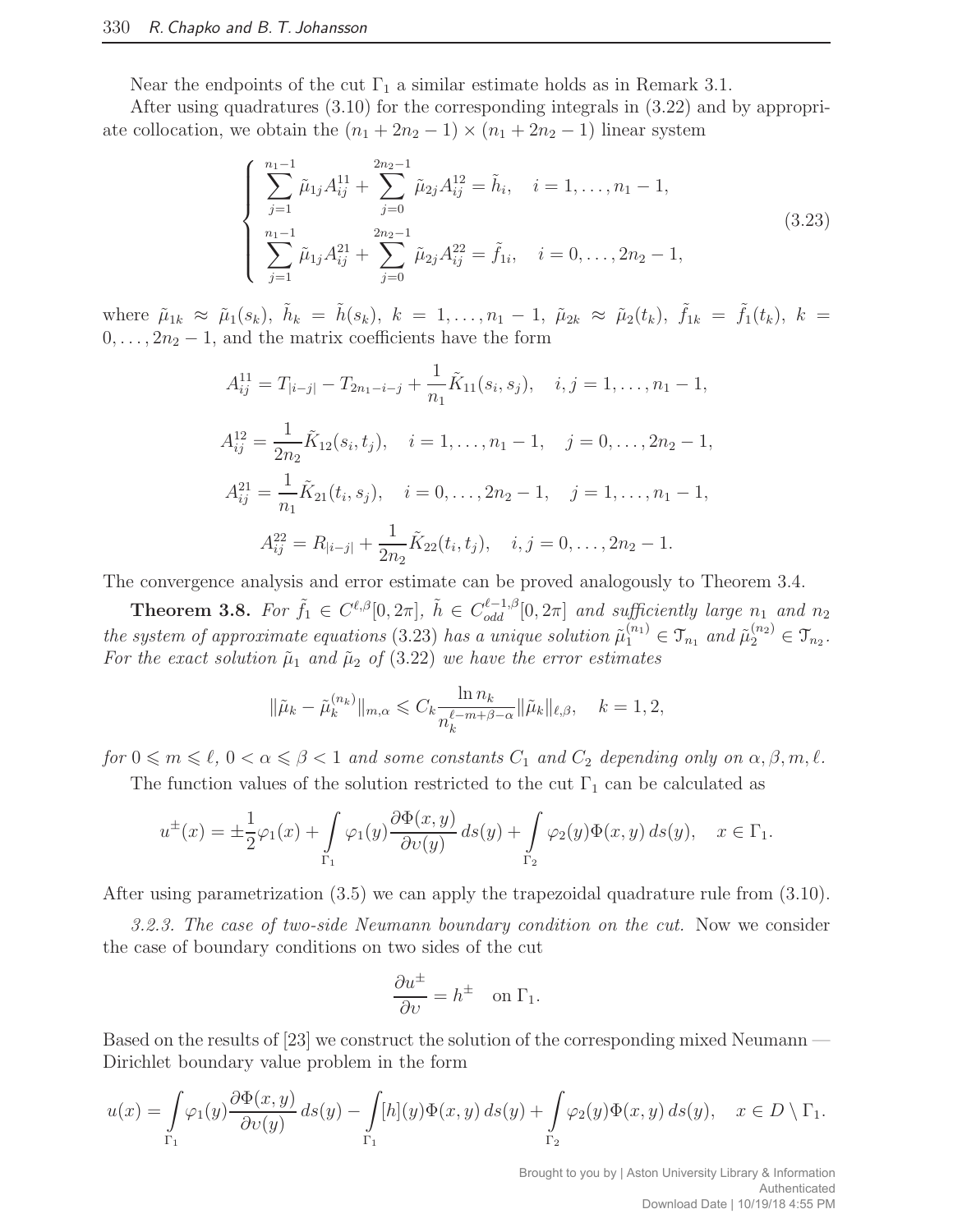Then the unknown densities solve the system of integral equations of the first kind

$$
\begin{cases}\n\frac{\partial}{\partial v(x)} \int_{\Gamma_1} \varphi_1(y) \frac{\partial \Phi(x, y)}{\partial v(y)} ds(y) + \int_{\Gamma_2} \varphi_2(y) \frac{\partial \Phi(x, y)}{\partial v(x)} ds(y) = \\
\frac{1}{2} (h^+(x) + h^-(x)) + \int_{\Gamma_1} [h](y) \frac{\partial \Phi(x, y)}{\partial v(x)} ds(y), & x \in \Gamma_1, \\
\int_{\Gamma_1} \varphi_1(y) \frac{\partial \Phi(x, y)}{\partial v(y)} ds(y) + \int_{\Gamma_2} \varphi_2(y) \Phi(x, y) ds(y) = \\
f_1(x) + \int_{\Gamma_1} [h](y) \Phi(x, y) ds(y), & x \in \Gamma_2.\n\end{cases}
$$
\n(3.24)

Thus, the system obtained is only different from the one considered above (see (3.21)) in terms of the right-hand side. Our Remark 3.2 concerning the calculation of integrals on the right-hand side of (3.17) remains valid in this case too.

### 4. Numerical experiments

Here we present the numerical results for three different examples. In the first example, we investigate the accuracy of the proposed numerical scheme presented in Section 3 for solving different mixed boundary value problems that occur in the alternating method. In the two remaining examples, we present the numerical investigations of the alternating method proposed in Section 2 for solving the Cauchy problem (1.1), (1.2).

Example 4.1 (Tests for the mixed problems). We consider two domains bounded by an ellipse and a rounded rectangle, respectively, containing a line segment  $[-1, 1]$  on the axis  $Ox_1$ constituting the cut  $\Gamma_1$  (see Fig. 4.1). The boundary  $\Gamma_2$  has the parametric representation

$$
\Gamma_2^{(e)} := \{ x_2(t) = (3\cos t, 2\sin t), \ 0 \le t \le 2\pi \}
$$

respectively

$$
\Gamma_2^{(r)} := \{ x_2(t) = r(t) (\cos t, \sin t), \ 0 \leq t \leq 2\pi \},
$$

where

$$
r(t) = \left( \left( \frac{1}{2} \cos t \right)^{10} + \left( \frac{2}{3} \sin t \right)^{10} \right)^{-0.1}.
$$

For our experiment we use the holomorphic square root function  $F(z) = z\sqrt{1-z^{-2}}$ ,  $z \in \mathbb{R}$  $\mathbb{C} \setminus (-1, 1)$ . Thus for the Dirichlet — Neumann mixed problem we have the following boundary data:

$$
g^{\pm}(x) = 0
$$
,  $x \in \Gamma_1$  and  $f_2(x) = \text{Re}\{F(x_1 + ix_2)\}\$ ,  $x = (x_1, x_2) \in \Gamma_2$ ,

and for the Neumann — Dirichlet mixed problem the boundary functions are given in the form

 $h^{\pm}(x) = 0$ ,  $x \in \Gamma_1$  and  $f_1(x) = \text{Im}\{F(x_1 + ix_2)\}, \quad x \in \Gamma_2$ .

The numerical results are presented in the table below. Here, we show the errors for the solutions of the mixed problems in  $D \setminus \Gamma_1$  (see Fig. 4.1). For the calculation of the norm  $\|\cdot\|_{C(\tilde{D})}$  we search for the maximum of the absolute errors at 900 points uniformly distributed in D in the case (a) and at 1500 points in the case (b). The domain D is marked in Fig. 4.1 by gray color. The discretization parameters are chosen as  $n = n_1 = n_2$ .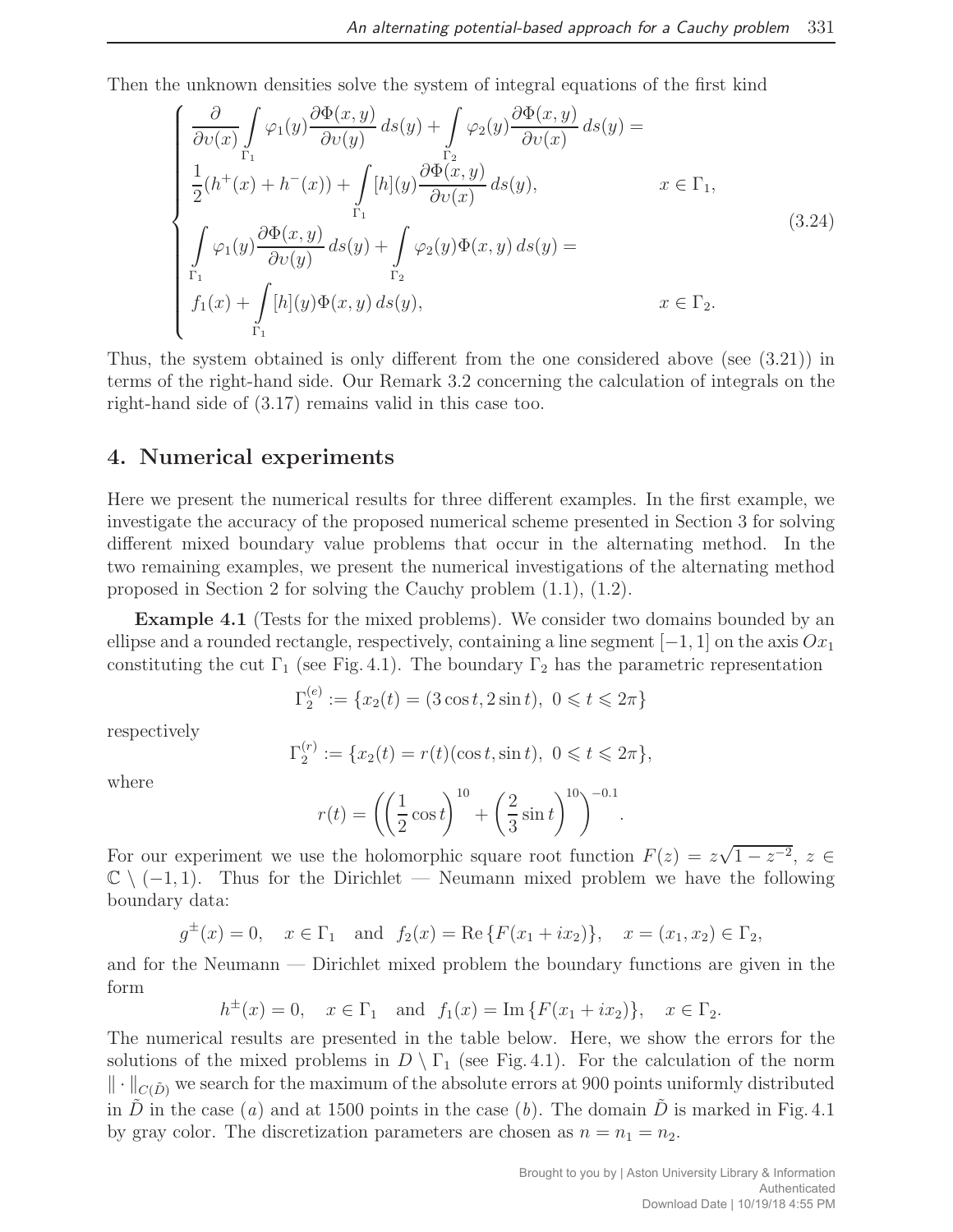From these results the theoretical error estimates, especially the exponential convergence, for our numerical method proved in the previous section are confirmed.



F i g 4.1. Domains with cuts: cut in the ellipse domain  $(a)$ , cut in the rectangle domain  $(b)$ 

|                       | $Neumann$ - Dirichlet problem                                                                                     |                                                                                                                   | $Dirichlet$ $\longrightarrow$ Neumann problem                                                                     |                                                                                                                  |
|-----------------------|-------------------------------------------------------------------------------------------------------------------|-------------------------------------------------------------------------------------------------------------------|-------------------------------------------------------------------------------------------------------------------|------------------------------------------------------------------------------------------------------------------|
| $n_{\rm c}$           | Ellipse domain                                                                                                    | Rectangle domain                                                                                                  | Ellipse domain                                                                                                    | Rectangle domain                                                                                                 |
| 16<br>32<br>64<br>128 | $0.587853 \times 10^{-2}$<br>$0.105372 \times 10^{-3}$<br>$0.703893 \times 10^{-7}$<br>$0.657252 \times 10^{-13}$ | $0.651126 \times 10^{-2}$<br>$0.164031 \times 10^{-3}$<br>$0.103009 \times 10^{-6}$<br>$0.120792 \times 10^{-12}$ | $0.583429 \times 10^{-1}$<br>$0.128893 \times 10^{-2}$<br>$0.642910 \times 10^{-6}$<br>$0.143363 \times 10^{-12}$ | $0.118655 \times 10^{0}$<br>$0.407673 \times 10^{-2}$<br>$0.566353 \times 10^{-5}$<br>$0.130922 \times 10^{-10}$ |

 $\|u - u_{ex}\|_{C(\tilde{D})}$ -errors for the mixed problems

Example 4.2 (Cauchy problem with a line cut). Now we use the proposed alternating potential approach for the Cauchy problem in the case where the planar domain is bounded by the rounded rectangle  $\Gamma_2^{(r)}$  and contains the line cut  $\Gamma_1$  (see Fig. 4.1,b). The Cauchy data are found by solving the direct Dirichlet — Neumann mixed problem with boundary functions  $g^{\pm}(x_1, x_2) = x_1^2$  on  $\Gamma_1$  and  $f_2 = 1$  on  $\Gamma_2^{(r)}$  and  $f_1$  is calculated by approach (3.16). Figure 4.2 compares the exact boundary function  $g$  (here and throughout the examples, the dashed line is the analytical solution) with the reconstruction in the cases of exact data and 5% data perturbation, respectively. Figure 4.3 shows the result of the reconstruction of the normal derivative  $\frac{\partial u^+}{\partial \nu}$  on the boundary  $\Gamma_1$ .



Fig 4.2. Reconstruction of the normal derivative  $\frac{\partial u^+}{\partial v}$  on the line cut: exact data,  $k^* = 500$  (*a*); 5% noise,  $k^* = 92$  (*b*)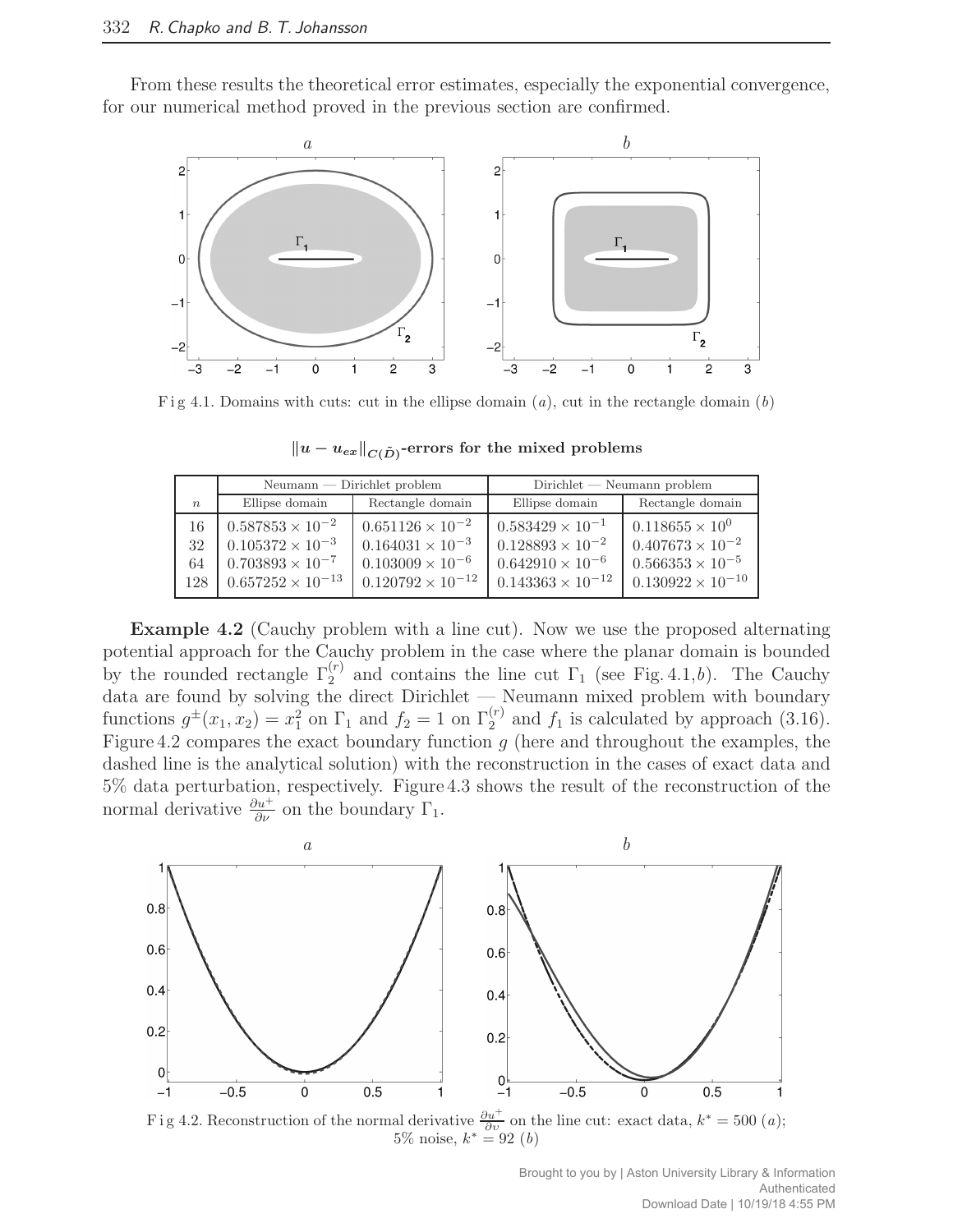

Fig 4.3. Reconstruction of the normal derivative  $\frac{\partial u^+}{\partial v}$  on the line cut: exact data,  $k^* = 500$  (*a*); 5% noise,  $k^* = 81$  (*b*)

The L<sup>2</sup>-errors  $e_k := \|u_{2k}^+ - g^+\|_{L^2(\Gamma_1)}$  and  $q_k := \|\frac{\partial u_{2k+1}^+}{\partial v} - \frac{\partial u^+}{\partial v}\|_{L^2(\Gamma_1)}$  are given in Fig. 4.4. Here, we used the following discretization parameters:  $n_1 = n_2 = 64$  and the initial guess  $h_0^{\pm} = 0$  on  $\Gamma_1$ . In the case of noisy data, we point out that the result corresponded to the minimum of the  $L_2$ -error.



Fig 4.4.  $L^2$ -error  $e_k$  and  $q_k$  for the line cut: exact data  $(a)$ ; 5% noise  $(b)$ 

**Example 4.3** (Cauchy problem with a parabolic cut). In this example, the cut  $\Gamma_1$  has a more complicated geometry and is given as a parabola

$$
\Gamma_1^{(p)} := \{ (t, 0.3(t^2 - 0.5)), -1 \leq t \leq 1 \},\
$$

and the boundary D is bounded by  $\Gamma_2^{(e)}$ . The boundary data are chosen as  $g^{\pm}(x_1, x_2)$  =  $\exp(-x_1 - 4x_2)$  and  $f_2(x_1, x_2) = 1$ , and the Cauchy data are generated as described in the previous example.

The results of the reconstructions for the boundary function and the normal derivative are presented in Fig. 4.5 and in Fig. 4.6. The behavior of the  $L^2$ -error on each iteration step is illustrated in Fig. 4.7.

As can be seen from Figure 4.7, in order to still obtain a stable approximation for the solution u on  $\Gamma_1$  in the case of noisy data, the iterations have to be terminated appropriately, otherwise, due to the ill-posedness of the Cauchy problem  $(1.1)$ ,  $(1.2)$ , the error starts to magnify. As in the previous example, we use the following discretization parameters:  $n_1 =$  $n_2 = 64$  and the initial guess is  $h_0^{\pm} = 0$  on  $\Gamma_1$ . Moreover, the noise level is 5%.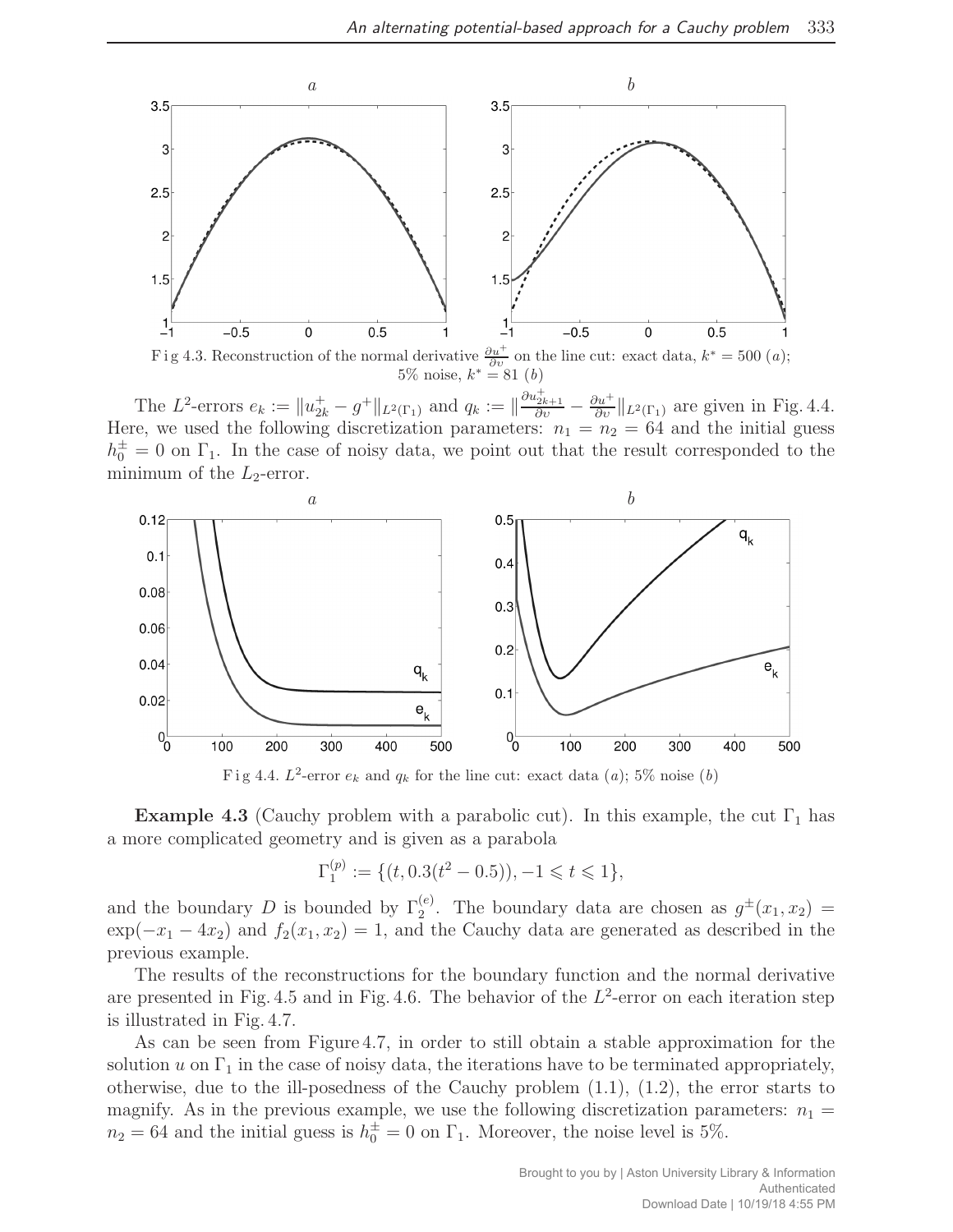

Fig 4.5. Reconstruction of the boundary function  $u^+$  on the parabolic cut: exact data,  $k^* =$ 3000 (*a*); 5% noise,  $k^* = 145$  (*b*)



Fig 4.6. Reconstruction of the normal derivative  $\frac{\partial u^+}{\partial v}$  on the parabolic cut: exact data,  $k^* =$ 3000 (*a*); 5% noise,  $k^* = 140$  (*b*)



Fig 4.7.  $L^2$ -error  $e_k$  and  $q_k$  for the parabolic cut: exact data (a); 5% noise (b)